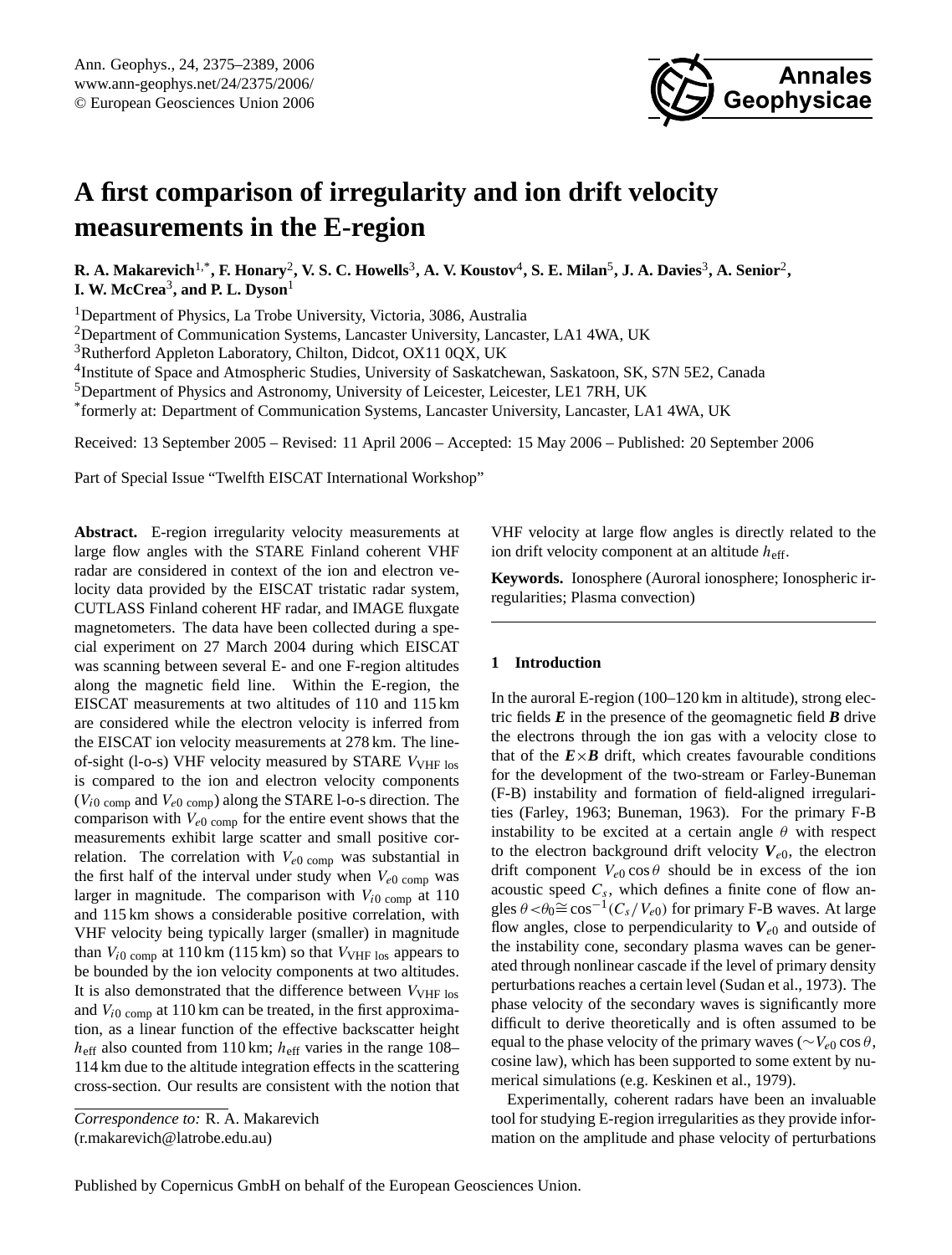in spatially extended regions of the ionosphere (see, for example, review papers by [Fejer and Kelley,](#page-13-3) [1980;](#page-13-3) [Haldoupis,](#page-13-4) [1989;](#page-13-4) [Sahr and Fejer,](#page-14-1) [1996\)](#page-14-1). The relationship between the Doppler velocity measured by coherent radars and electron drift velocity for observations at large flow angles has been the subject of numerous investigations. Evidence in support of the cosine law at VHF has been derived from comparisons of the Doppler velocity measurements by the Scandinavian Twin Auroral Radar Experiment (STARE) 140-MHz radar system and European Incoherent Radar (EISCAT) facility observations of the ion drift velocity in the F-region used as a proxy for  $V_{e0}$  in the lower, E-region altitudes [\(Nielsen and Schlegel,](#page-14-2) [1985;](#page-14-2) [Nielsen et al.,](#page-14-3) [2002\)](#page-14-3). For observations with the 440-MHz Millstone Hill radar, [del Pozo](#page-13-5) [et al.](#page-13-5) [\(1993\)](#page-13-5) compared coherent echo observations performed with the antennae side lobe and  $E \times B$  drift measurements with the main lobe and found good agreement between the coherent velocity and the  $E \times B$  drift velocity component. In other UHF studies, however, the rate of velocity change with azimuth near the velocity reversal was much faster than that implied by the cosine law (see [Moorcroft,](#page-14-4) [1996,](#page-14-4) and references therein). At HF, several studies found a good match between the data collected with Super Dual Auroral Radar Network (SuperDARN) HF radars and the cosine law prediction [\(Villain et al.,](#page-14-5) [1987;](#page-14-5) [Jayachandran et al.,](#page-13-6) [2000\)](#page-13-6), although statistically E-region velocity at HF was demonstrated to be by ∼30% smaller than the electron drift component from EISCAT observations [\(Davies et al.,](#page-13-7) [1999\)](#page-13-7).

More observations casting doubt on the validity of the cosine law have been presented in a series of recent studies by [Koustov et al.](#page-14-6) [\(2002\)](#page-14-6) and [Uspensky et al.](#page-14-7) [\(2003\)](#page-14-7) at VHF and by [Makarevitch et al.](#page-14-8) [\(2002,](#page-14-8) [2004a\)](#page-14-9) and [Milan et al.](#page-14-10) [\(2004\)](#page-14-10) at HF. It has been suggested that the observations could be explained if the ion motion contribution to the phase velocity of E-region irregularities is taken into account as prescribed by generalized formulas of the linear theory in the frame of reference of the neutrals. Indeed, at large flow angles θ∼90◦ , the ion drift velocity *V*i<sup>0</sup> becomes comparable with that of electrons, as  $V_{i0}$  is oriented roughly perpendicular to  $V_{e0}$ ,  $V_{i0} \sin \theta \ge V_{e0} \cos \theta$ . In all of the above studies, however, no ion drift velocity measurements in the Eregion were available. Instead, the studies have used generic, "model" estimates for  $V_{i0}$  using simultaneous F-region measurements of  $V_{e0}$  by EISCAT [\(Uspensky et al.,](#page-14-7) [2003\)](#page-14-7) or from further ranges of the SuperDARN radar [\(Makarevitch et al.,](#page-14-9) [2004a\)](#page-14-9), which allowed the most salient features of the observed backscatter to be largely explained.

In this study, we explore the relationship between the E-region irregularity velocity at large flow angles and electron and ion background motions by directly comparing the coherent Doppler velocity measurements with the incoherent radar measurements of the ion drift velocity in the E- and F-regions.

# **2 Observations**

## 2.1 Experimental setup

The ion drift velocity measurements employed in this study have been collected by the EISCAT UHF tristatic incoherent radar system (928 MHz) operated in a special mode designed to measure the E-region ion drift velocity in conjunction with the coherent Doppler velocity observations by the STARE Finland VHF radar (140 MHz) and the Co-operative UK Twin Located Auroral Sounding System (CUTLASS) Finland HF radar (∼12 MHz) with the latter also operated in a special mode.

The EISCAT UHF facility consists of three parabolic dish antennas with one site in Tromsø combining both transmitting and receiving capabilities and two remote site re-ceivers at Kiruna and Sodankylä ([Rishbeth and Williams,](#page-14-11) [1985;](#page-14-11) [Davies et al.,](#page-13-7) [1999\)](#page-13-7). The EISCAT radar measures ionacoustic spectra, from which electron density, ion l-o-s velocity, electron temperature, and ion/electron temperature ratio can be computed. On 27–28 March 2004, 12:00–18:00 UT, EISCAT operated in a special E-region Ion Drift (ERID) mode with the Tromsø radar looking along the magnetic field line at an azimuth of 184◦ and elevation of 77.1◦ . The remote site radars performed an "interleaved" scan, intersecting the Tromsø beam at 6 altitudes (278, 110, 90, 278, 115, 105, and 95 km). The duration of each scan was 10 min, with the dwell time in each position being 75 s, except for the height of 110 km where the dwell time was twice as long, i.e. 150 s. For the present study, the EISCAT remote site data were postintegrated over the dwell time at each scan position and the Tromsø data were post-integrated over 75 s. Tristatic velocity was obtained from the three line-of-sight (l-o-s) components using the method outlined in [Rishbeth and Williams](#page-14-11) [\(1985\)](#page-14-11).

The STARE Finland VHF radar (140 MHz) uses the information from the first two lags of auto correlation function (ACF) to determine the Doppler velocity and backscatter power of the E-region echoes at ∼110 km [\(Greenwald](#page-13-8) [et al.,](#page-13-8) [1978;](#page-13-8) [Nielsen,](#page-14-12) [1982\)](#page-14-12). This radar's field-of-view (FoV) is 28.8 $\degree$ -wide, with the boresite direction at  $-19.1\degree$  E. The data are collected for 8 radar beams (from 1 to 8) separated by 3.6° in azimuth. The integration time is 20 s. In terms of range, the measurements are performed from 495 to 1245 km with 15-km resolution. The intersection of the EISCAT field-aligned beam with the ionosphere at 110 km (69.33◦ N, 19.16◦ E) is located close to the STARE Finland radar cell corresponding to beam 4 (geographic azimuth of –20.9◦ ) and bin 24 (range of 855 km) assuming straight line propagation from the radar site ( $62.3°$  N,  $26.6°$  E) to  $110 \text{ km}$ . During the data post-processing, echoes with low signal-tonoise ratio (<1 dB) were excluded from further analysis.

The CUTLASS Finland HF radar forms the most easterly part of the SuperDARN chain of HF radars [\(Greenwald et al.,](#page-13-9) [1995;](#page-13-9) [Milan et al.,](#page-14-13) [1997\)](#page-14-13). It measures a 17-lag ACF from which estimates of the Doppler velocity, power, and spectral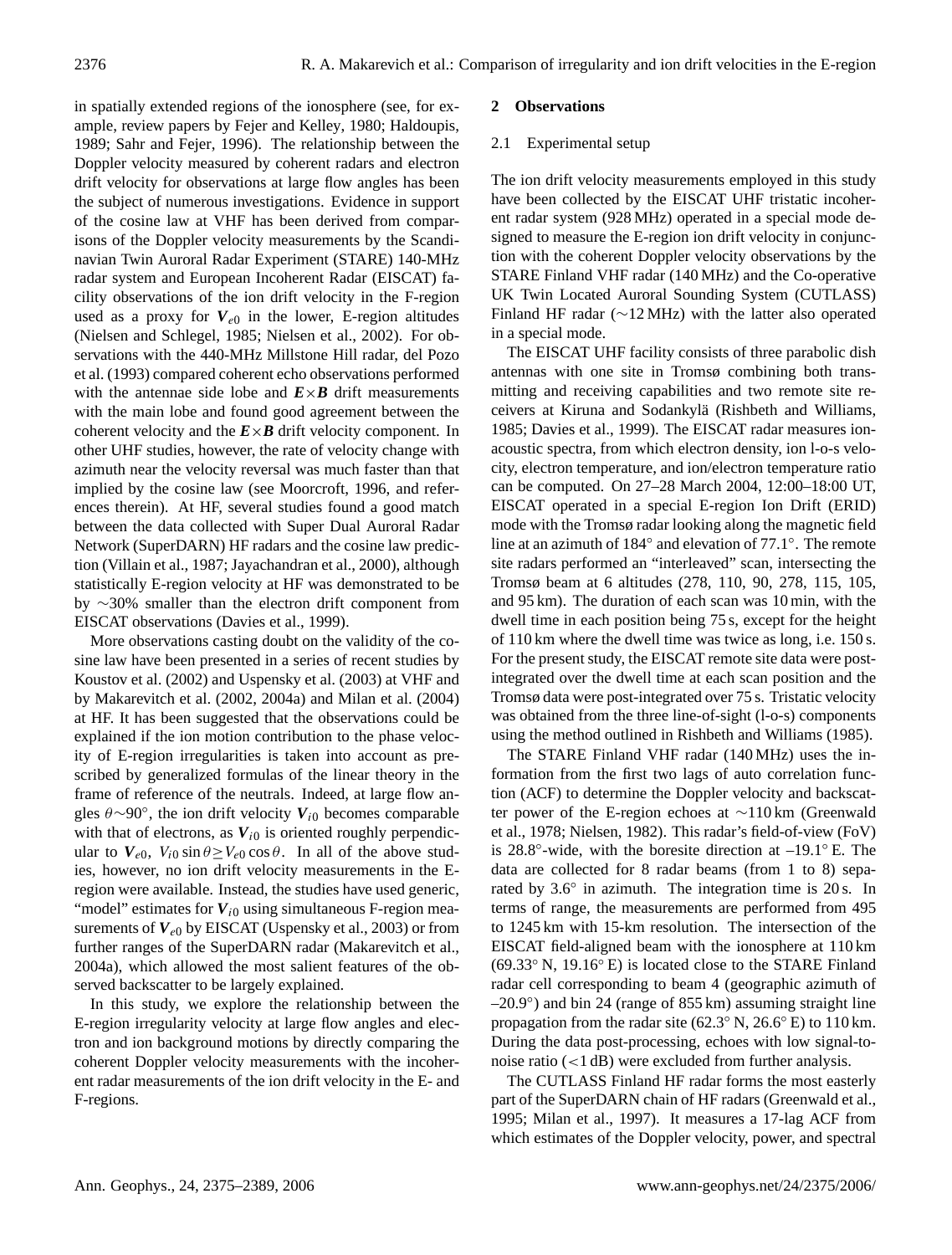width of ionospheric echoes in 70 range bins for each of the 16 radar beam positions separated by 3.24◦ in azimuth are obtained. Similar to the STARE radar, CUTLASS velocity is, by convention, positive towards the radar. In the ERID experiment, the CUTLASS Finland radar was working in the Stereo-Myopic mode performing a scan in frequency (near 8, 12, 14, 16, and 18 MHz) on channel B, with the frequency on channel A being fixed (∼10 MHz). The dwell time at each beam position was 3 s, and the scan in azimuth was completed in 1 min. The range gate length was 15 km, with the first range gate of 180 km (see [Milan et al.,](#page-14-14) [2003;](#page-14-14) [Lester et al.,](#page-14-15) [2004,](#page-14-15) for details on the Stereo and Myopic modes).

The region of interest was also monitored by magnetometers of the International Monitor for Auroral Geomagnetic Effects (IMAGE) network (e.g., Lühr et al., [1998\)](#page-14-16), with the closest magnetometer station at Tromsø (69.66◦ N, 18.94◦ E), and by the Imaging Riometer for Ionospheric Studies (IRIS) at Kilpisjärvi (69.02° N, 20.79° E). The IMAGE magnetometers measure the north  $(X)$ , east  $(Y)$ , and vertical  $(Z)$  components of magnetic field with 10-s resolution from which the structure of electrojet currents at E-region heights of 100–110 km can be estimated. The IRIS riometer [\(Browne et al.,](#page-13-10) [1995\)](#page-13-10) records the non-deviative absorption of cosmic noise due to the particle precipitation at 38.2 MHz at 49 different directions with 1-s resolution.

#### 2.2 Event overview

In this study we concentrate on a 3-h period between 15:00 and 18:00 UT on 27 March 2004, as this was the interval during which both the STARE and CUTLASS Finland radars observed coherent echoes at the radar cells near the EISCAT viewing area. This event provides a unique opportunity for studying the E-region irregularity velocity as observed by VHF and HF radars in the context of information on the plasma motions provided by an incoherent scatter radar. Figure [1](#page-3-0) presents the range-time-intensity (RTI) plots of irregularity l-o-s velocity in (a) STARE Finland beam 4 and (b) CUTLASS Finland beam 5. Both velocities have been reversed so that the majority of the RTI cells are filled with the solid color (negative velocity), while cells filled with horizontal lines indicate that positive velocities were recorded. The STARE range cell closest to the EISCAT beam is shown by the dashed line (bin 24, 855 km) in panel (a). In panel (b), Doppler velocity at all frequencies is plotted for ranges >780 km (dotted line), while for closer ranges only the velocity in channel A (10 MHz) is considered.

Panel (c) shows the equivalent current component along the CUTLASS beam 5 direction. This has been estimated from the IMAGE magnetic perturbations as described below. The electrojet equivalent current vector was derived by rotating the horizontal magnetic perturbation vector by 90◦ clockwise for each 1-min interval. This variation was computed for all stations in the IMAGE network for which data were available for this event and the results were interpo-

lated between 15°-28° E and 64°-72° N using a 0.5°-step. Panel (c) is a range-time-intensity plot along the CUTLASS beam 5 direction from the interpolated data. It provides a useful context for considering the variation of the  $E \times B$  drift velocity component along the coherent radar beam direction since the latter can be approximated by the reversed component of the equivalent current assuming that the magnetic perturbations were mainly caused by the convection-related Hall electrojet currents in the absence of large density gradients [\(Fukushima,](#page-13-11) [1976\)](#page-13-11).

The STARE radar started to detect echoes at the farther ranges of 700–1100 km at ∼15:15 UT. The echoes became more abundant and formed a wide (∼500 km) band which started to move equatorward at around 16:00 UT, shortly before the CUTLASS radar started to observe F-region echoes near EISCAT (above dotted line). In addition to F-region HF echoes, from 16:15 UT onwards, a ∼150-km-wide band of E-region HF echoes at 400–550 km was observed. At farther ranges, the F-region velocity changed its sign between 16:30 and 16:45 UT and in general agreed reasonably well with the equivalent current component shown in panel (c), which is not surprising since F-region velocity measured at a given direction should represent the  $E \times B$  drift component (e.g. [Davies et al.,](#page-13-7) [1999\)](#page-13-7).

The  $E \times B$  drift velocity can be also inferred from the EISCAT tristatic measurements of ion velocity in the F-region since both plasma species should drift with  $E \times B$ drift velocity at these heights. In Fig. [2](#page-4-0) we show (a) the electron density measurements, (b) the magnitude and (c) the direction of the field-perpendicular ion velocity vector at 278, 115, and 110 km. The ion velocity data at 90, 95, and 105 km also collected in this experiment were not considered in the present study, as these exhibited very large scatter and since the electron density and hence signal-to-noise ratio (SNR) were typically lower than those for higher altitudes (above 110 km), Fig. [2a](#page-4-0). Figure [2](#page-4-0) also shows (dotted black lines) the  $E \times B$  vector (b) magnitude and (c) direction as inferred from the magnetic perturbations at Tromsø. The yellow dots in panels (b) and (c) are the F-region velocity magnitude and direction, respectively, determined from fitting the cosine law curve  $V_F \cos(\phi + \phi_0)$ , where  $\phi$  is the angle between the radar beam and magnetic L-shell, to all HF velocities in the F-region as described in detail by [Makarevitch](#page-14-9) [et al.](#page-14-9) [\(2004a\)](#page-14-9). The latter estimate represents the averaged (for all radar beams and ranges 780–1215 km) plasma convection in the F-region. Finally, the blue vertical bars represent the azimuthal extent of the primary F-B instability cone  $\pm\theta_0$  inferred from the ion drift measurements at 278 km,  $V_{i0}^{278} \cong V_{e0}$ , and the ion acoustic speed  $C_s$  estimates from EISCAT measurements of the ion and electron temperatures at 110 km:  $\theta_0 = \cos^{-1}(C_s/V_{e0}), C_s = (k_B(T_i+T_e)/m_i)^{1/2},$ where  $k_B$ =1.38·10<sup>-23</sup> J/K,  $m_i$  = 28.8·1.67·10<sup>-27</sup> kg.

The ion drift velocity magnitude at 278 km  $(V_{i0}^{278})$  slowly increased during the first 1-h interval. At ∼16:00 UT both the electron density (at 110–120 km) and the electric field magni-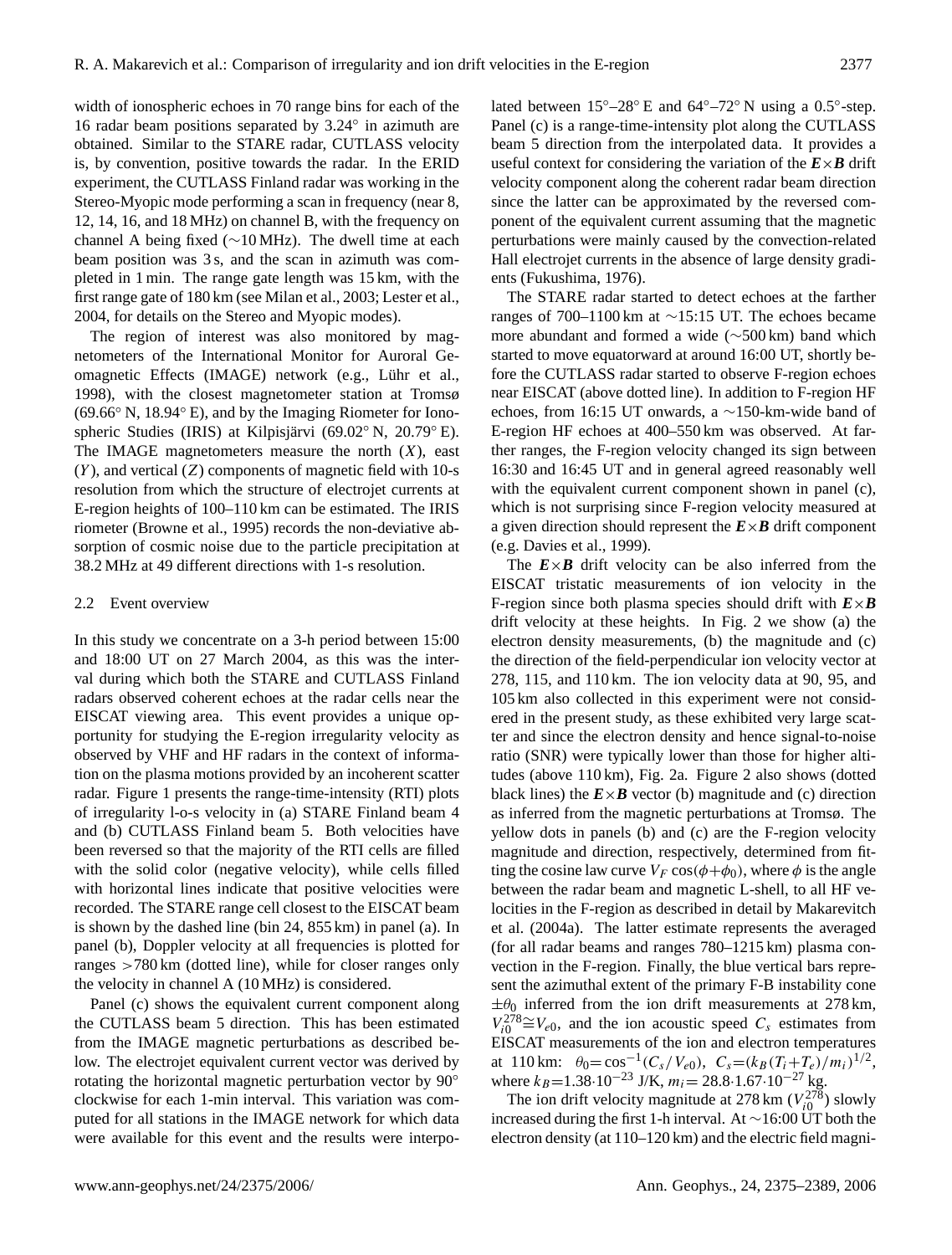

<span id="page-3-0"></span>**Fig. 1.** Range-time-intensity plots for **(a)** VHF velocity in STARE Finland beam 4 (azimuth of -20.9◦ ), **(b)** HF velocity in CUTLASS Finland beam 5 (azimuth of –20.1<sup>°</sup>), and **(c)** IMAGE equivalent current vector component along the CUTLASS beam 5 direction, J<sub>comp</sub>. The colour bar for each panel is shown on the right. Cells filled with solid colour (horizontal lines) correspond to negative (positive) velocity component. The dashed horizontal (thick yellow) lines in panels (a) and (c) indicate the range position of the EISCAT viewing area in the E-region (time variation of the STARE velocity and IMAGE current component at the EISCAT location in arbitrary units).

tude started to increase, although the latter showed some undulations. At ∼16:42 UT a large density enhancement, localized in time, was observed in the EISCAT data (Fig. [2a](#page-4-0)). We have indicated this time by the vertical line in Figs. [1](#page-3-0) and [2.](#page-4-0) The ion velocities at 115 and 110 km generally exhibited similar trends to that at 278 km  $(V_{i0}^{115} \sim V_{i0}^{278}/2, V_{i0}^{110} \sim V_{i0}^{278}/4)$ except that they did not show undulations near 16:20 UT. The ion velocity direction at 278 km was very close to –90◦ in azimuth (lowest horizontal dotted line in Fig. [2c](#page-4-0), westward drift) for the first half of the interval under study, and it was rotated by ∼30◦ clockwise from the westward direction after ∼16:30 UT. Again, the ion velocity directions at 115 and 110 km followed that at 278 km, being rotated by roughly 45◦ and 90◦ anticlockwise, respectively. The other two  $\vec{E} \times \vec{B}$  drift estimates (from magnetic perturbations and F-

region HF data) showed similar trends to  $V_{i0}^{278}$  except for the interval near the density enhancement at ∼16:42 UT when the  $E \times B$  drift estimate from magnetic perturbations was significantly different from  $V_{i0}^{278}$ .

Large undulations in the EISCAT ion drifts (and hence in electric field) were only seen at 278 km. The magnetometer currents and CUTLASS velocities also did not show any undulations comparable to those for  $V_{i0}^{278}$ , Fig. [2b](#page-4-0). At 16:10– 16:20 UT the equivalent current (dotted line) was roughly constant with the CUTLASS velocity (yellow circles) showing some increase, while  $V_{i0}^{278}$  dropped below  $V_{i0}^{115}$ . Electron temperature measured with EISCAT at 110 km, that is often used as an indicator of the electric field strength, also was fairly constant (not shown). The above observations suggest that strong variations in  $V_{i0}^{278}$  before and in particular near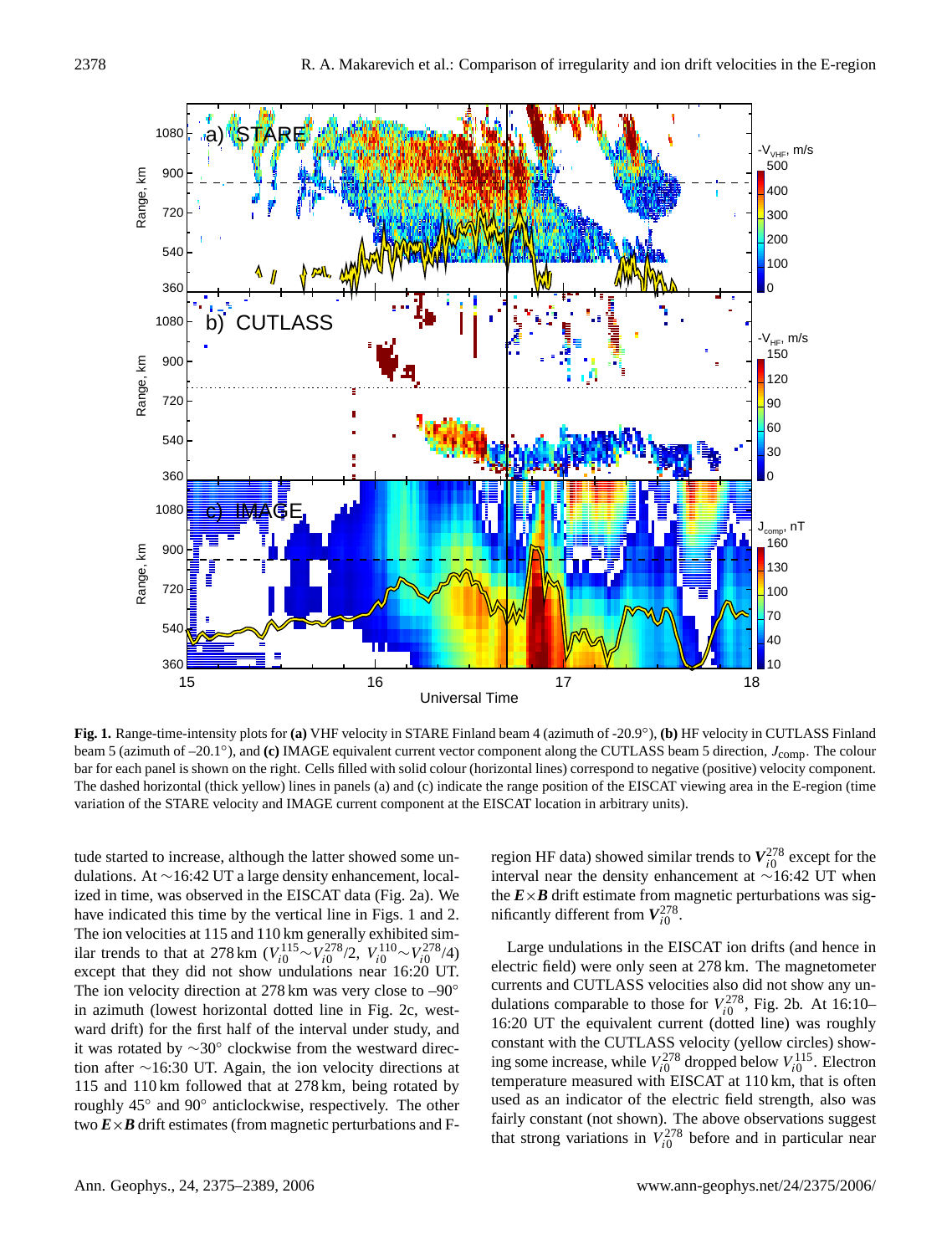

<span id="page-4-0"></span>**Fig. 2.** Panel (a) shows the EISCAT density data,  $N_e$ . Vertical line indicates the time of the density enhancement, 16:42 UT. Panels (b) and **(c)** show the magnitude and direction (azimuth from the geographic north) of the field-perpendicular ion drift velocity inferred from the EISCAT tristatic measurements at several altitudes. The dotted black lines in panels (b) and (c) are the magnitude and azimuth of the magnetic perturbation vector at Tromsø. The vector was rotated by 90° anticlockwise to match the irregularity drift direction. The yellow dots show the magnitude and azimuth of the F-region Doppler velocity inferred from the cosine fit to the CUTLASS velocity data in the F-region. The blue vertical bars at each red dot in panel (c) show estimates for the primary F-B instability cone  $\pm\theta_0$ .

16:20 UT might have been of instrumental origin. After 16:30 UT, variation in the ion drift magnitude is generally consistent with those in equivalent current and ion drifts at 110 and 115 km, Fig. [2b](#page-4-0).

Finally, one should note that between 8 March and 2 December 2004 the STARE Finland site computer had an accumulative timing error reaching 3 h 41 min 48 s at 07:31:10 UT on 2 December 2004. To correct the timing error the STARE Finland data was shifted by an appropriate interval (∼17 min) assuming linear error accumulation. In Figs. [1](#page-3-0) and [2](#page-4-0) the vertical line shows the time 16:42 UT when EISCAT started to observe enhanced densities at 110– 120 km. At approximately this time, the VHF velocity near EISCAT (thick yellow line in Fig. [1a](#page-3-0)) dropped drastically, almost simultaneously with the drop in  $J_{\text{comp}}$  near EISCAT

(yellow line in Fig. [1c](#page-3-0)) and the reversal in the F-region HF velocity (780–1215 km) although in the latter case it is difficult to determine the reversal time accurately due to the patchiness of F-region HF echoes at 16:30–16:44 UT. This feature indicates that the timing error was accounted for with an accuracy of 1 min sufficient for the present study as it is fully consistent with numerous previous studies that showed that the electric field magnitude is depressed (enhanced) inside (outside) the region of enhanced conductivity (e.g. [del](#page-13-12) [Pozo et al.,](#page-13-12) [2002,](#page-13-12) and references therein). In our observations, the VHF velocity (largely dependent upon the electric field) peaked at 16:33 and 16:46 UT with a sharp drop observed in between, that is at the time of the density enhancement apparent in the EISCAT data in Fig. [2a](#page-4-0).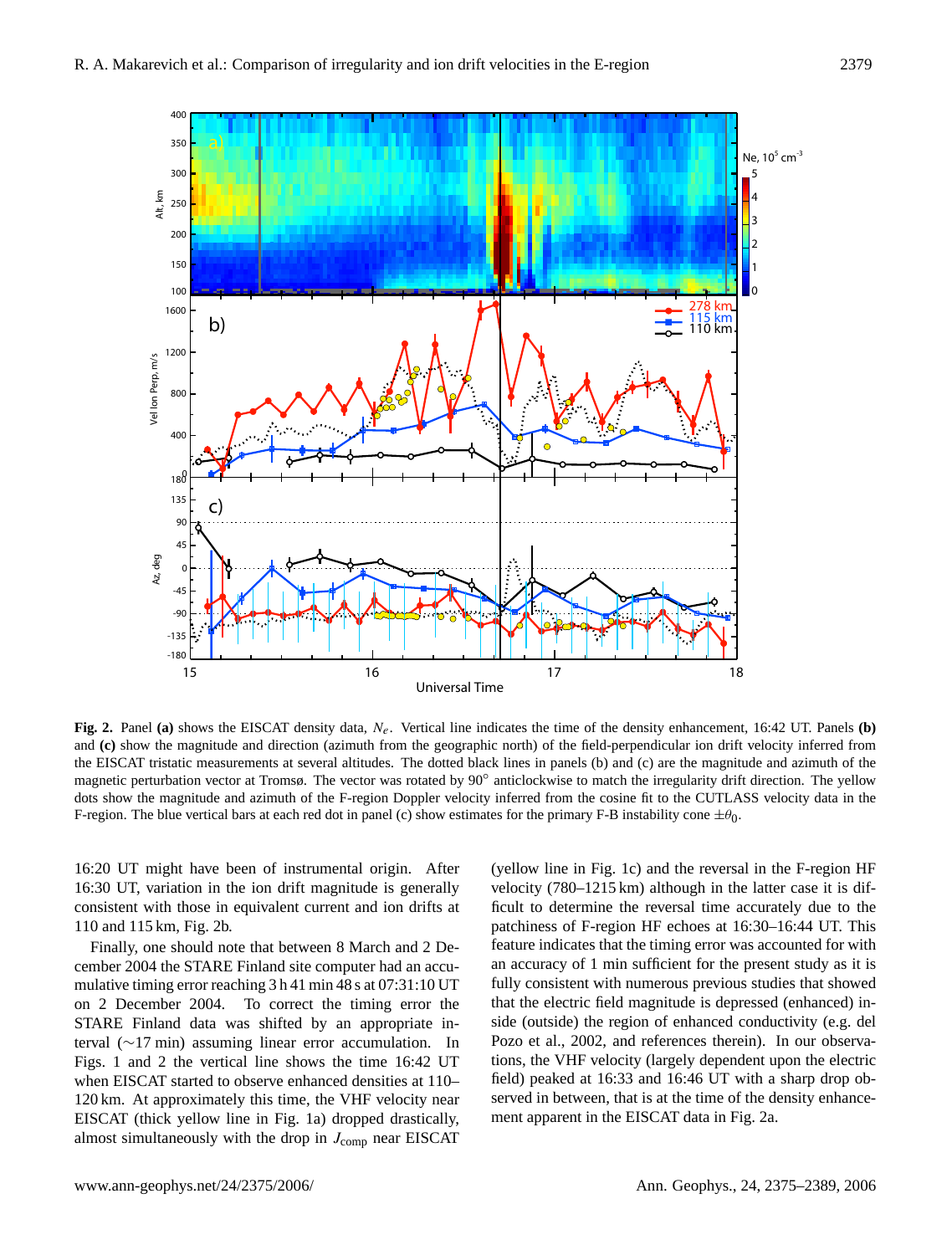

<span id="page-5-0"></span>**Fig. 3.** Comparison between the components resolved along the STARE beam 4 direction. The red, dark blue, and black lines show the EISCAT ion drift velocity component at 278, 115, and 110 km, respectively. The light blue line is the Doppler velocity measured by the STARE radar in the radar cell corresponding to a range of 855 km. The vertical line shows the time of density enhancement at 16:42 UT from Fig. [2a](#page-4-0).

An examination of the equivalent current images obtained from the interpolated IMAGE data as described above (not presented here) shows that a crescent-shaped boundary between currents of opposite sign (east- and westward electrojets) appeared in the region of interest after 16:30 UT. It then migrated equatorward reaching the Tromsø location at 16:45 UT shortly before it started to retreat poleward (16:47 UT). A similar pattern can be recognized in Fig. [1c](#page-3-0) except for an additional enhancement in  $J_{\text{comp}}$  at farther ranges (>950 km) at ∼16:42 UT, which is simply a consequence of the fact that the projection direction (azimuth of  $-20.1°$ ) near this particular moment of time happened to be almost tangential to the north-west pointing part of the crescent-shaped boundary. Absorption intensity images obtained in an analogous fashion from the IRIS data show a sharp increase in absorption at 16:44 UT near EISCAT. These observations suggests that the density enhancement at ∼16:42 UT can be attributed to energetic particle precipitation near the convection reversal boundary. One can assume then that the density enhancement was quite localized.

2.3 Relationship between irregularity velocity and ion and electron motions in the E-region

In this report we concentrate on the comparison between the l-o-s velocity at VHF and the ion drift velocity component measured simultaneously by the STARE and EISCAT radars, respectively. The ion drift velocity component measured in the F-region in this experimental configuration acts as a proxy for the electron drift velocity in the E-region,  $V_{e0}$ .

Figure [3](#page-5-0) presents a comparison between the STARE Doppler velocity in beam 4, range 855 km (light blue line, the same as reversed yellow line in Fig. [1a](#page-3-0)) and the component of the EISCAT ion drift velocity resolved along the direction of the STARE beam 4 (azimuth –20.9◦ ) at 278 (red), 115 (dark blue line with squares), and 110 km (black line with open circles). To reduce undulations in the ion drifts at 278 km, we also smoothed the EISCAT ion drift variations at 278 km using a 3-point window and we show this variation in Fig. [3](#page-5-0) by the dotted red line.

One can notice from Fig. [3](#page-5-0) that before ∼16:30 UT the l-o-s velocity magnitude at VHF was typically smaller or close to the ion velocity component at 278 km (red, closed circles and dotted line). After 16:30 UT, however, the VHF velocity was mostly larger in magnitude and/or opposite in sign compared to  $V_{i0}^{278}$ . The ion velocity at 115 km (dark blue, squares) was typically larger in magnitude than the VHF velocity except for one point near the vertical line. The ion velocity at 110 km (black, open circles), on the other hand, was either close to the VHF velocity (15:30–16:00) or somewhat smaller (16:00–16:31 UT). Generally, the VHF velocity was between the two E-region ion drift components, i.e.  $V_{i0}^{110} \lesssim V_{\text{VHF}} \lesssim V_{i0}^{115}$ , with the exception of the measurements near 16:45 and 17:35 UT when it was larger and smaller, respectively, than either of the ion drift components.

Figure [3](#page-5-0) shows that the time variation of the STARE Doppler velocity appears to be quite similar to the EISCATinferred electron motion component (ion drift at 278 km) before 16:20 UT (this is more evident in the smoothed data). After 16:20 UT, however, these two variations differed significantly. Interestingly, for many measurements the VHF velocity was close to that of the ions at 110 km. The EISCAT F-region (E-region) ion velocity data in Fig. [2](#page-4-0) had 5-min (10-min) resolution and ∼75-s integration period, while the STARE data was integrated over 20-s intervals, and in Fig. [3](#page-5-0) we have smoothed the VHF velocity using a 3-point sliding window. Another approach is to post-integrate the STARE velocity using the appropriate intervals and to compare the irregularity and ion velocity directly by plotting them against one another. Figure [4](#page-6-0) presents the results of this comparison for the three altitudes of ion velocity measurement. The vertical bar for each point indicates the standard deviation associated with the averaging while the horizontal bars show the uncertainty associated with the ion velocity component (i.e. the same as the vertical bars in Fig. [3\)](#page-5-0). As in Fig. [3](#page-5-0) we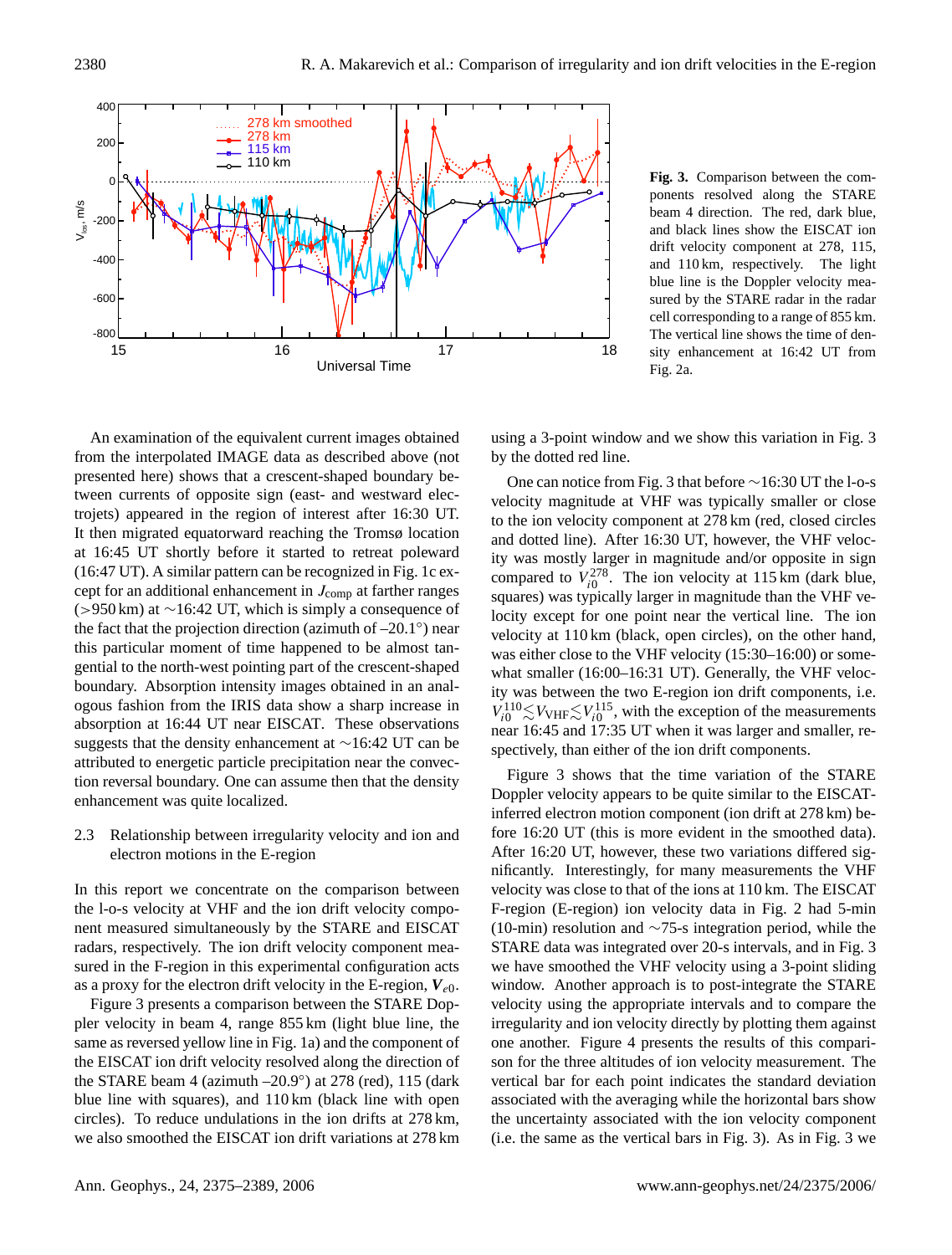

<span id="page-6-0"></span>**Fig. 4.** Scatter plots of line-of-sight irregularity drift velocity measured by the STARE Finland radar in beam 4 and bin 24,  $V_{VHF \text{ los}}$ , against the component of the EISCAT ion drift velocity resolved along the STARE beam 4 direction at **(a)** 278, **(b)** 115, and **(c)** 110 km. The time (interval centre) of measurements is indicated near each point.

used the smoothed EISCAT ion drift data at 278 km.

In Fig. [4a](#page-6-0), there is considerable scatter and measurements after 16:30 UT generally lie far from the ideal coincidence line. Moreover, three points are in the right-bottom quadrant, that is their VHF Doppler velocity was of the opposite sign to that of the ions. At 115 km, Fig. [4b](#page-6-0), the ion velocity component was larger than the VHF velocity (with the exception of measurements near 16:46 UT). The VHF velocity was predominantly larger in magnitude or close to the ion velocity component at 110 km, Fig. [4c](#page-6-0).

At both E-region altitudes, the VHF velocity exhibits some positive correlation with the ion drift component; the linear Pearson coefficient computed for the data presented in panels (b) and (c) are 0.45 and 0.49, respectively. The correlation coefficient is much smaller for the data in panel (a) (only 0.12). If one excludes from the correlation analysis the data near the density enhancement at 16:42 UT (at 16:46 and 16:41 UT in panels (b) and (c), respectively), the correlations at 115 and 110 km are quite substantial, viz. 0.80 and 0.79, respectively, whereas at 278 km it is only 0.44 even when as many as three points (at 16:35, 16:40, 16:45 UT) are excluded. Correlation in panel (a) improves significantly if one includes only the points before 16:30 UT, viz. 0.61.

#### **3 Discussion**

In our observations, the electron drift velocity vector was directed at an azimuth of 90◦–130◦ W as inferred from the EISCAT tristatic measurements of the ion drift velocity at 278 km, CUTLASS measurements of HF Doppler velocity in the F-region, and IMAGE magnetometer records, Fig. [2c](#page-4-0). Given the azimuth of the STARE beam  $4(20.9° \text{ W})$ , our measurements of the Doppler velocity at VHF almost certainly refer to observations outside the instability cone. Indeed, our estimates of the azimuthal extent of the primary F-B instability cone (blue bars centered on the electron velocity azimuth in Fig. [2c](#page-4-0) show that the instability cone might have reached the azimuth range of interest  $(-20.9°)$  for only one measurement (∼16:20 UT). For all other measurements, it is rather unlikely that we observed the primary, in-cone irregularities. The experiment configuration employed in this study thus allows us to investigate irregularity velocity at large flow angles, outside the primary instability cone in the context of the electron and ion background motions.

Following previous STARE/EISCAT studies (e.g. [Kofman](#page-13-13) [and Nielsen,](#page-13-13) [1990;](#page-13-13) [Kustov and Haldoupis,](#page-14-17) [1992;](#page-14-17) [Koustov](#page-14-6) [et al.,](#page-14-6) [2002;](#page-14-6) [Uspensky et al.,](#page-14-7) [2003,](#page-14-7) [2004\)](#page-14-18) we compared the electron drift velocity component  $V_{e0}$  cos  $\theta$  and the l-o-s velocity measured with the VHF radar,  $V_{VHF\,los}$ , Figs. [3](#page-5-0) and [4a](#page-6-0). Both line and scatter plots show that the l-o-s velocity at VHF represents the electron drift velocity component rather poorly.

In Fig. [4a](#page-6-0), the majority of points were either close to or above the dashed line of ideal coincidence (for the same sign), that is their VHF velocity was smaller than the  $E \times B$ drift velocity component. [Koustov et al.](#page-14-6) [\(2002\)](#page-14-6) have attributed significantly smaller STARE Finland velocity magnitudes, as compared to those of  $E \times B$  drift velocity component, to the phase velocity attenuation with the aspect angle [\(Ogawa et al.,](#page-14-19) [1980;](#page-14-19) [Nielsen,](#page-14-20) [1986;](#page-14-20) [Kustov et al.,](#page-14-21) [1994\)](#page-14-21) since the aspect angles near the EISCAT FoV for the STARE Finland observations have been estimated to be of the order of –1◦ . In addition, for a few points in Fig. [4a](#page-6-0) velocities were of the opposite sign. This result is somewhat surprising as the velocity sense at VHF is expected to agree with that of the  $E \times B$  drift even if the magnitude is reduced due to the aspect angle effects. Good agreement between the senses of velocity measured directly with the STARE Finland radar and that inferred from the tristatic measurements with the EISCAT radar has also been shown experimentally (e.g. [Kofman and](#page-13-13) [Nielsen,](#page-13-13) [1990;](#page-13-13) [Kustov and Haldoupis,](#page-14-17) [1992\)](#page-14-17).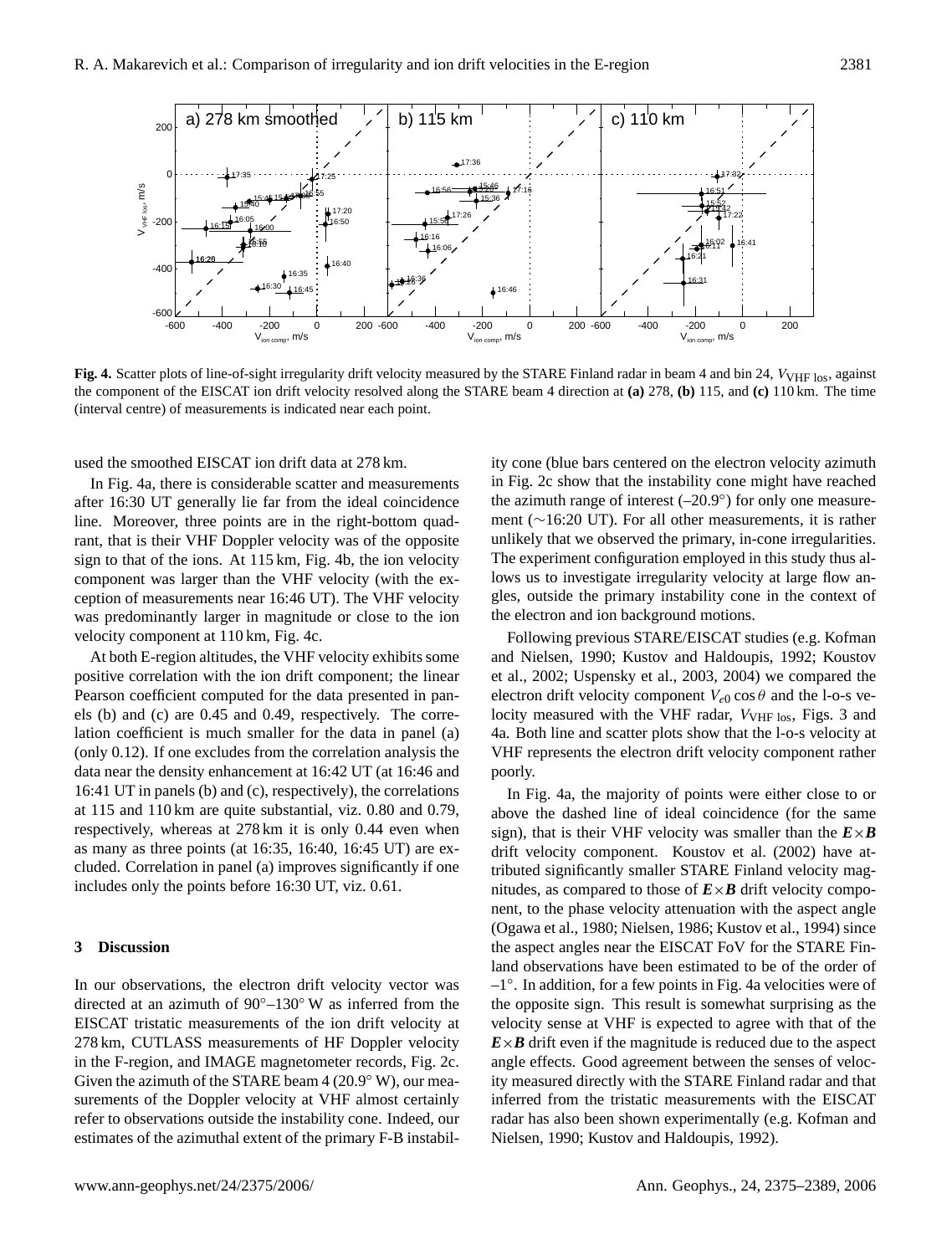

<span id="page-7-0"></span>**Fig. 5.** Comparison between the  $E \times B$  plasma drift components as inferred from various techniques. The green squares and black dots (yellow dots) represent the F-region velocity measured by the CUTLASS Finland radar in ranges 870–915 km and 1005– 1050 km, respectively (inferred from the cosine fitting to all F-region velocities). The thin dark (heavy) blue line is the reversed equivalent current component at Tromsø (Kilpisjärvi).

In Fig. [2b](#page-4-0), we showed that after ∼16:30 UT variation in the EISCAT ion drift magnitude at 278 km was similar to those at 110 and 115 km as well as to variation in the equivalent currents (with exception of measurements near 16:42 UT), which suggests that the EISCAT ion drift data at 278 km was of reasonable quality. To provide additional evidence that the EISCAT ion drift data at 278 km is an appropriate proxy for the electron drift velocity in the E-region, in Fig. [5](#page-7-0) we compare the EISCAT ion drift component at 278 km (both unsmoothed data shown by the red line and closed circles and 3-point smoothed data shown by the dotted line) with several other estimates of the  $E \times B$ plasma drift component: (1) CUTLASS Doppler velocity measurements in beam 5, ranges 870–915 km (green squares,  $V_{\text{HF} \text{los } 885 \text{ km}}$ ; (2) as for (1) but at ranges 1005–1050 km (black dots,  $V_{\text{HF}}$  los 1020 km); (3) the averaged fitted HF velocity component in the F-region (yellow dots,  $V_{\text{HF fit comp}}$ ); and the reversed equivalent current component (4) at Tromsø (thin dark blue line,  $-J_{\text{comp TRO}}$ ) and (5) at Kilpisjärvi (heavy blue line,  $-J_{\text{comp KIL}}$ ). The estimates (3) and (4) have been obtained by simply projecting the two-dimensional vectors (yellow dots and dotted black lines, respectively) from Figs. [2b](#page-4-0) and c onto the STARE beam 4 direction. The estimate (5) is analogous to (4) except that the magnetometer records at Kilpisjärvi were considered.

One should note that the location of the HF backscatter (in terms of slant range) is seldom known accurately. A standard range-finding algorithm assumes a straight line propagation to a specific height (similar to a VHF coherent system), which for our observations gives a range of 885 km (for EISCAT F-region FoV, 69.0◦ N, 19.1◦ E, 300 km). Propagation effects, such as ray bending, however, are significantly more important for HF observations, and generally cannot be ignored. [Yeoman et al.](#page-14-22) [\(2001\)](#page-14-22) showed that in their observations at ∼19.5 MHz an uncertainty associated with the selection of the range gate in 1/2-hop propagation mode to Tromsø slightly exceeded the range gate length in Myopic mode (15 km) and in Fig. [5](#page-7-0) we considered three range gates 870, 885, and 900 km (870–915 km).

There were two intervals during which the CUTLASS Finland radar observed echoes in those ranges in beam 5 (green squares in Fig. [5\)](#page-7-0): near 16 and 17 UT. For the first interval the HF velocity was of the same sign (being ∼20% smaller in magnitude) as the ion drift component while for the second interval it was of opposite sign (except for a few points near 17:15 UT). The fitted HF F-region velocity component (yellow) utilizing measurements in all CUTLASS beams shows a somewhat different trend; it was negative and close to the HF l-o-s velocity at 885 km before 16:40 UT but more consistent with the ion drift component near 17:05 UT when both were positive.

The change in the F-region HF velocity sign and a velocity magnitude increase with slant range is obvious in Fig. [1b](#page-3-0) so that one can expect a better match between the EISCAT and CUTLASS measurements assuming some bending of the HF beam and hence larger slant ranges used for comparison. A decrease of the equivalent current component  $J_{\rm comp}$  with distance from the radar can be also recognized in Fig. [1c](#page-3-0) and hence one can attempt to put both EISCAT and CUTLASS velocity measurements into the context of the equivalent current component near the EISCAT viewing area. Interestingly, HF l-o-s velocity at 885 km represents reasonably well the KIL current component (green squares are near the heavy blue line) after 17:00 UT, even though the straight line propagation distance between the radar site and the KIL magnetometer (when its position is projected along the magnetic field line from 110 to 300 km) is only around 825 km. A similar comparison between the HF l-o-s velocity at 1020 km and the TRO current component also shows good agreement (straight line distance in this case is ∼920 km). The EISCAT velocity component is between  $-J_{\text{comp KIL}}$  and  $-J_{\text{comp TRO}}$ ( $V_{\text{HF}}$  los 885 km and  $V_{\text{HF}}$  los 1020 km) near 17:00 UT, which indicates that HF echoes near EISCAT originated from somewhere between these ranges, 885–1020 km. This uncertainty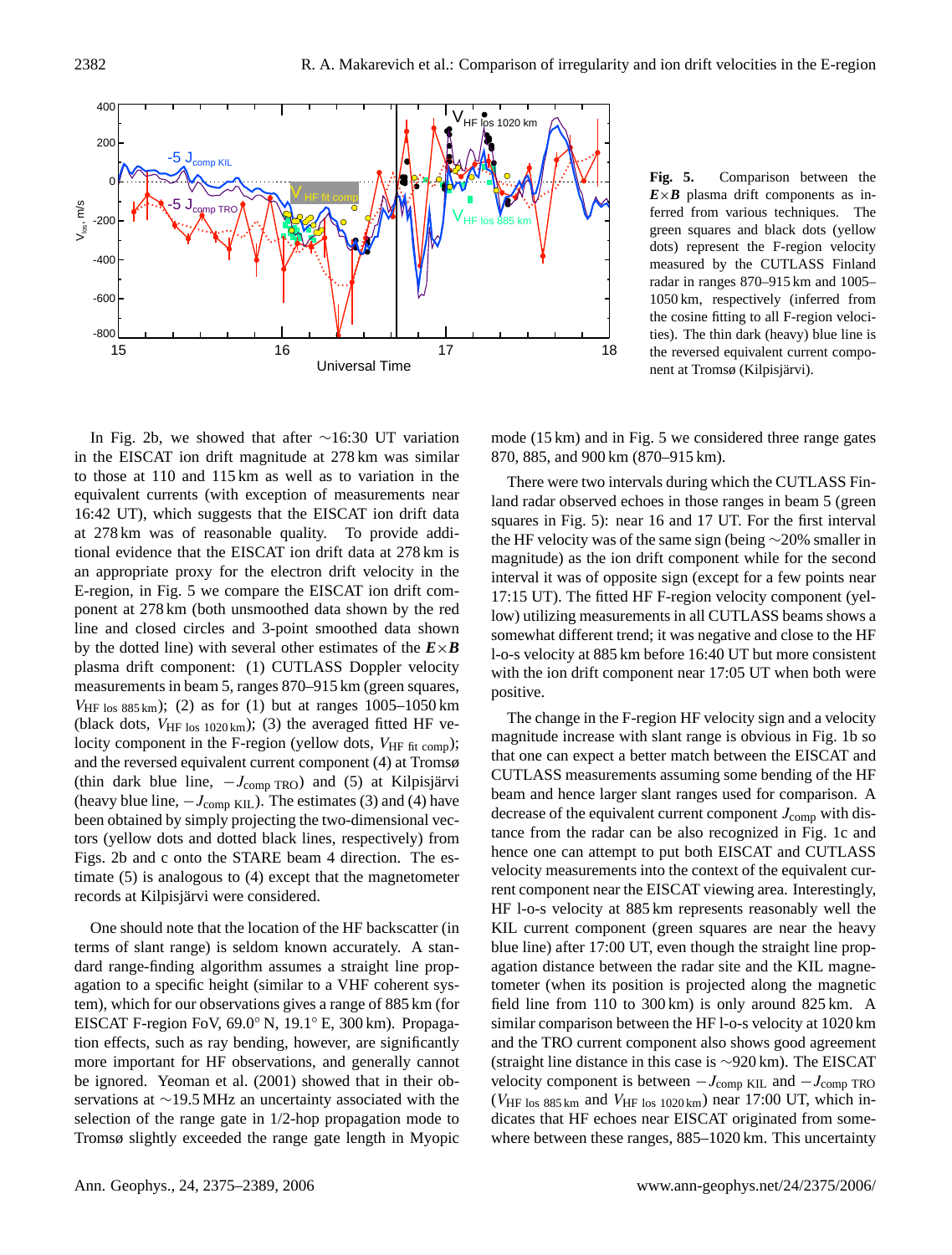in range is somewhat larger than that reported previously for a radar frequency of 19.5 MHz [\(Yeoman et al.,](#page-14-22) [2001\)](#page-14-22) but is consistent with more recent results of [Yeoman et al.](#page-14-23) [\(2005\)](#page-14-23) for lower frequencies for which the refraction effects are expected to be more significant.

Ideally, to resolve the issue of the location of the HF echoes one needs to perform ray-tracing simulations using the electron density measurements along the HF radar beam. Unfortunately, no such measurements were available except for the Tromsø location, Fig. [2a](#page-4-0), which is quite far from the region of interest (ranges 300–700 km) so that the results of any ray-tracing simulation would be applicable only if the horizontal density distribution were homogeneous. In an attempt to address the problem, a series of ray-tracing simulations using standard CUTLASS software based on the original code developed by [Jones and Stephenson](#page-13-14) [\(1975\)](#page-13-14) that implements [Haselgrove](#page-13-15) [\(1963\)](#page-13-15) method has been performed using the representative frequency of 10 MHz of channel A and EISCAT density profiles at 16:30–16:35, 16:38–16:40, 16:53–16:57, 17:03–17:06, and 17:13–17:16 UT, as well as the generic profile from the International Reference Ionosphere (IRI) model [\(Bilitza,](#page-13-16) [2001\)](#page-13-16) appropriate for the time (27 March 2004, 16:30 UT) and location of the measurements (to be consistent with other simulations in series the Tromsø location, 69.0◦ N, 19.1◦ E, has been selected). The results, however, indicate that the observed features, such as location of the E- and F-region backscatter and ground scatter are not reproduced adequately by any of the simulations, which most likely signifies that the lower portion of the ionosphere was not quite homogeneous. This conclusion is to some extent supported by the Sodankylä ionosonde observations that show the E-region critical frequency f0E substantially smaller than the F-region critical frequencies f0F1 and f0F2, whereas EISCAT observed the E-region to be stronger and comparable to the F-region after 16:00 UT, Fig. [2a](#page-4-0).

By taking everything into account, one can conclude that even though our best efforts to pinpoint the location of HF echoes was largely unsuccessful, the EISCAT data on the electron motions in the E-region, when placed in a context of CUTLASS and IMAGE measurements, appear to be of reasonable quality. Moreover, as we argue further in Sect. [3.1,](#page-8-0) several important features recognizable in the electron motion data can be explained reasonably well and are consistent with previous studies. Furthermore, the interpretation below is also supported by the EISCAT data on the ion motions at 110 km that had an integration time almost twice as large.

The other issue that also needs to be discussed is the quality of the STARE data. As we noted earlier, on a few occasions EISCAT and STARE velocities were of opposite sign. [Uspensky et al.](#page-14-18) [\(2004\)](#page-14-18) presented the STARE/EISCAT data showing that when the STARE SNR was very low (∼0 dB) the VHF velocity was of opposite sign to that of the  $E \times B$ drift component (see their Fig. 2). This observation has been used later by [Makarevitch et al.](#page-14-24) [\(2004b\)](#page-14-24) in an attempt to explain the STARE velocities measured near the poleward edge of the VHF echo band that were not consistent with the direction of the plasma flow. In our observations, however, the power of STARE Finland echoes from near EISCAT (not shown here) was above 3 dB and typically between 8 and 30 dB. In this situation, we believe, other effect(s) could be important.

#### <span id="page-8-0"></span>3.1 E-region irregularity velocity and ion motions

[Moorcroft](#page-14-4) [\(1996\)](#page-14-4) suggested that when E-region irregularities propagate at large flow angles, i.e. nearly perpendicular to the plasma flow, they can move with a velocity that is significantly different from that of the electron motion component and close to that of the ions. This idea has been used to explain an asymmetry of the velocity variation with the flow angle with respect to 90° observed with the Homer UHF radar.

According to the linear fluid theory of electrojet irregularities (e.g., [Fejer and Kelley,](#page-13-3) [1980\)](#page-13-3), the phase velocity at a direction of wave propagation vector  $\hat{k} \equiv k / k$  is given by

<span id="page-8-1"></span>
$$
V = \frac{\hat{\mathbf{k}} \cdot V_d}{1 + \Psi} + \hat{\mathbf{k}} \cdot V_{i0},\tag{1}
$$

where  $V_d \equiv V_{e0} - V_{i0}$ , and  $\Psi$  is a function of aspect angle  $\alpha$ , collision frequencies of ions and electrons with neutrals  $(v_i, v_e)$  and ion and electron gyro frequencies  $(\Omega_i, \Omega_e)$ :

<span id="page-8-2"></span>
$$
\Psi = \frac{\nu_e \nu_i}{\Omega_e \Omega_i} (\cos^2 \alpha + \frac{\Omega_e^2}{\nu_e^2} \sin^2 \alpha). \tag{2}
$$

If the first term in Eq.  $(1)$  is small the phase velocity is determined by the second term and hence would be representative of the ion drift velocity component along *k*ˆ and independent of the aspect angle. This argument has been employed by [Makarevitch et al.](#page-14-8) [\(2002\)](#page-14-8) in order to explain an absence of velocity variation with slant range (and hence aspect angle) for certain directions as seen by the Prince George Super-DARN HF radar.

The above argument would be valid, however, only for the relatively small range of flow angle near perpendicularity to  $V_d$  if perfect aspect angle conditions ( $\alpha$ =0) are assumed. [Us](#page-14-7)[pensky et al.](#page-14-7) [\(2003\)](#page-14-7) proposed that non-orthogonality of the scatter coupled with the ion motions could play a crucial role in modifying the phase velocity of E-region irregularities as it essentially widens the range of the flow angles for which the ion motions dominate since  $\Psi$  grows rapidly with the aspect angle  $\alpha$ , Eq. [\(2\)](#page-8-2), thus reducing the first term in Eq. [\(1\)](#page-8-1). Even though in the [Uspensky et al.](#page-14-7) [\(2003\)](#page-14-7) observations the STARE Finland velocity and EISCAT convection component were of the same sign, it was argued that it is possible for them to have different sign (see their Figs. 8 and 9), an important prediction in the context of the present study. [Milan](#page-14-10) [et al.](#page-14-10) [\(2004\)](#page-14-10) argued that if the aspect angles are very large  $($ >3 $^{\circ}$ ) the range widens even more, reaching small flow angles within the instability cone. Again, the prediction was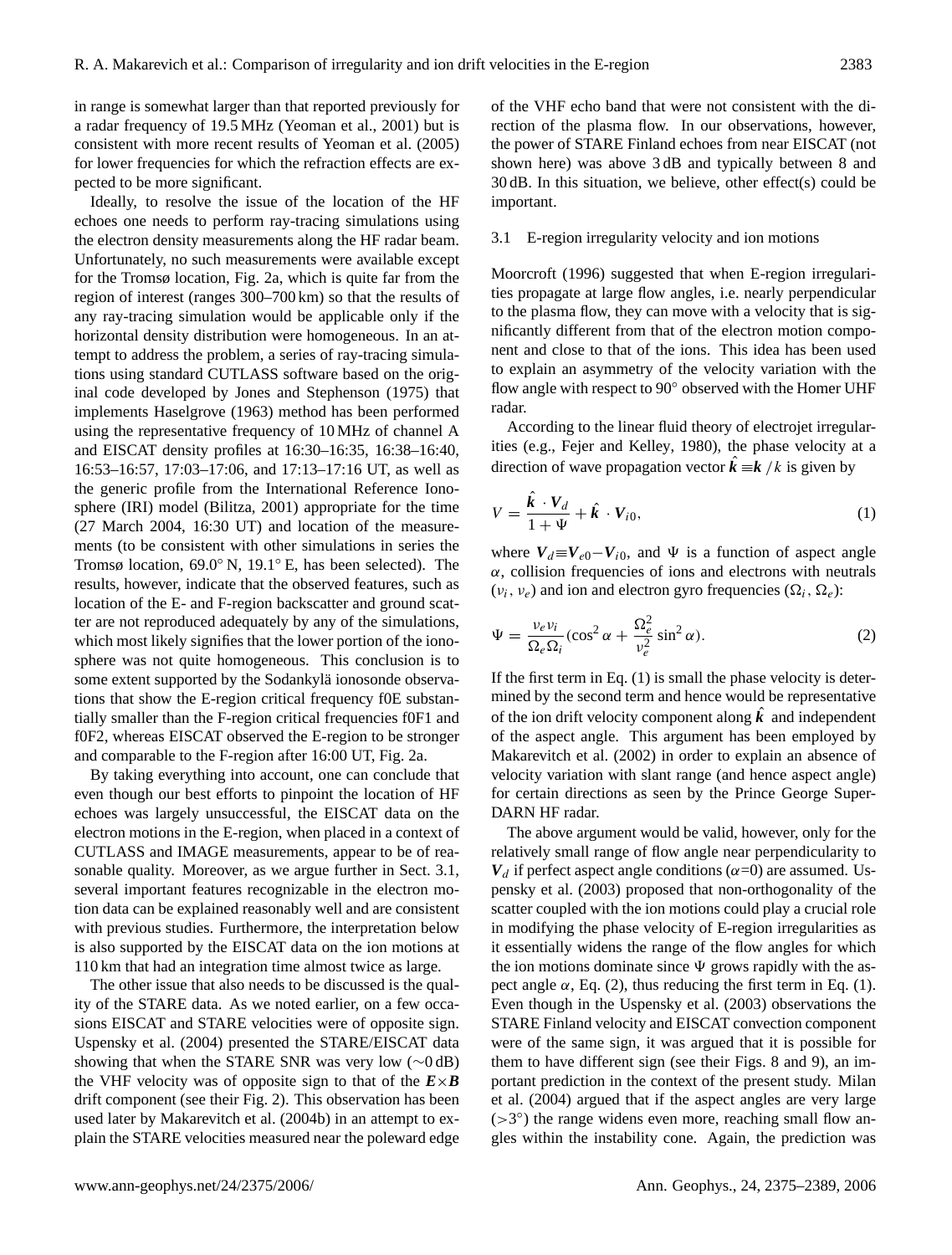that the l-o-s velocity sense can be opposite to that of the electron drift, which was supported by the observations with the CUTLASS Iceland radar at very short ranges (<400 km). Later [Makarevitch et al.](#page-14-9) [\(2004a\)](#page-14-9) have considered the variation of the l-o-s velocity as measured by the CUTLASS Finland radar in the near FoV (range  $\langle 1215 \text{ km} \rangle$  and demonstrated that velocities of opposite sign occur for a range of flow angles.

The principal difference between this and the previous studies is that in addition to ion velocity measurements in the F-region we also have information on the ion motions in the E-region. This was achieved by varying the EISCAT tristatic altitude in a manner similar to that reported by [Davies et al.](#page-13-17) [\(1997\)](#page-13-17) who used the ion velocities at 6 E- and 1 F-region heights to estimate the ion-neutral collision frequencies in the E-region. In the present study, we compare for the first time the E-region Doppler velocity measured with STARE and the ion drift velocity component from EISCAT measurements in order to test the previously proposed hypothesis concerning the importance of the ion motion.

The comparisons showed that the STARE velocity was roughly between the ion velocity components measured at 110 and 115 km, with exception of the measurements near the time when a large density enhancement was observed by EISCAT, 16:40–17:00 UT. Importantly, this was also near the interval when the STARE velocity exceeded the electron velocity component, Fig. [3.](#page-5-0) [Uspensky et al.](#page-14-7) [\(2003\)](#page-14-7) have termed this feature "velocity overspeed" and attributed it to an increase in effective backscatter height. They argued that when observing a certain radar cell, the radar integrates over a range of E-region heights, and due to the height variation of the scattering cross-section the bulk of the backscatter power comes from a certain altitude, determined by altitude profiles of the density and aspect angle. As the density profile changes with time so does the effective height of backscatter. In the E-region top side (115–120 km) the ion drifts are much greater than at the peak (105–110 km) and hence the ion motion contribution to the E-region irregularity velocity is greatly enhanced as well.

The VHF velocity was slightly smaller than the ion velocity component at  $110 \text{ km } V_{i0}^{110}$  in the beginning of the interval of interest but later on became larger and even approached and exceeded  $V_{i0}^{115}$  near the density enhancement at 16:42 UT, while being significantly different (larger in magnitude and even of the opposite sign) from  $V_{e0}$  at the same time. These facts suggest that this variability could be related to the changes in the electron density profile.

To test this idea we present the EISCAT electron density in the E-region, Fig. [6a](#page-10-0), together with the velocity comparison shown in Fig. [3.](#page-5-0) The maximum density height  $h_{\text{max}}$  between 95 and 125 km is shown in panel (a) by the yellow dots. In cases when the electron density data was available on both sides of the maximum the height  $h_{\text{max}}$  was taken as the maximum of the parabolic function fitted to the three points. Unfortunately, the patchiness of the electron density data below

110 km does not allow us to estimate the effective backscatter height  $h_{\text{eff}}$  for the entire duration of the event with 75-s resolution. To overcome this by improving the data statistics and to match the resolution with that of STARE we have reanalyzed the EISCAT Tromsø data using 20-s integration intervals. These 20-s data sets were used further to estimate the effective height  $h_{\text{eff}}$  using a technique described in detail by [Uspensky et al.](#page-14-7) [\(2003,](#page-14-7) [2004\)](#page-14-18). The effective height estimates are shown by the red circles (20-s values) and horizontal lines (10-min averaged values shown if the number of points exceeded 5). The density profiles that had more than two missing data points (grey cells in Fig. [6\)](#page-10-0) below 110 km or a missing data point just below 110 km were not considered. The remaining data gaps were filled by linear interpolation.

Figure [6](#page-10-0) shows that before ∼16:00 UT the E-region electron density was small and slightly increasing with altitude (the same feature is also evident in Fig. [2a](#page-4-0)). The STARE velocity was slightly less or comparable to  $V_{i0}^{110}$  while the effective height exhibited large scatter between 105–113 km but, on average, was below 111 km. After ∼16:00 UT the situation changes; a distinct E-region maximum appeared in the density profiles around  $112 \text{ km}$ ,  $h_{\text{eff}}$  was generally above 110 km and, on average, around 113 km; the VHF velocity was between  $V_{i0}^{110}$  and  $V_{i0}^{115}$  and agreed well with  $V_{e0}$  (except for one measurement at 16:21 UT that might have been inside the instability cone, as we argued earlier). At 16:30– 16:40 UT, the spread in  $h_{\text{max}}$  becomes slightly larger and the mean  $h_{\text{eff}}$  reaches an absolute maximum of 113 km, the VHF velocity is larger than  $V_{e0}$  in magnitude and slightly less than  $V_{i0}^{115}$ . In the next 10-min interval, during which a density enhancement occurred,  $h_{\text{eff}}$  showed strong fluctuations, while  $h_{\text{max}}$  was typically above 125 km. At 16:50-17:00 UT,  $h_{\text{eff}}$ was also variable peaking at ∼16:55 UT near the time when EISCAT showed positive  $V_{e0}$ ~ 300 m/s. Between 17:15 and 17:35 UT,  $h_{\text{eff}}$  was decreasing towards the end of the interval. The STARE velocity magnitude starts close to or slightly above  $V_{i0}^{110}$  ending at somewhat lower values.

One can conclude that the timing of the changes in the relationship between irregularity and ion drift velocity (∼16:00, 16:30 UT) appears to be associated with the change in the density distribution and that the idea that an overspeed interval at 16:30–16:50 UT is associated with the uplifting of the E-region is to some extent supported by the electron density data as both maximum density and (less clearly) effective backscatter height showed an increase at this time. The latter result thus supports previous findings by [Uspen](#page-14-7)[sky et al.](#page-14-7) [\(2003\)](#page-14-7). A new result with respect to irregularity and electron velocity is that we report not just velocity overspeed but also several cases of opposite velocity sign. Although envisaged earlier, it is instructive to establish experimentally. One should note though that opposite signs were observed only in few cases so the result is perhaps not very conclusive. However, additional support for this point comes from a reanalysis of the EISCAT remote site data from 16:30 to 17:00 UT using a 20-s integration. We found that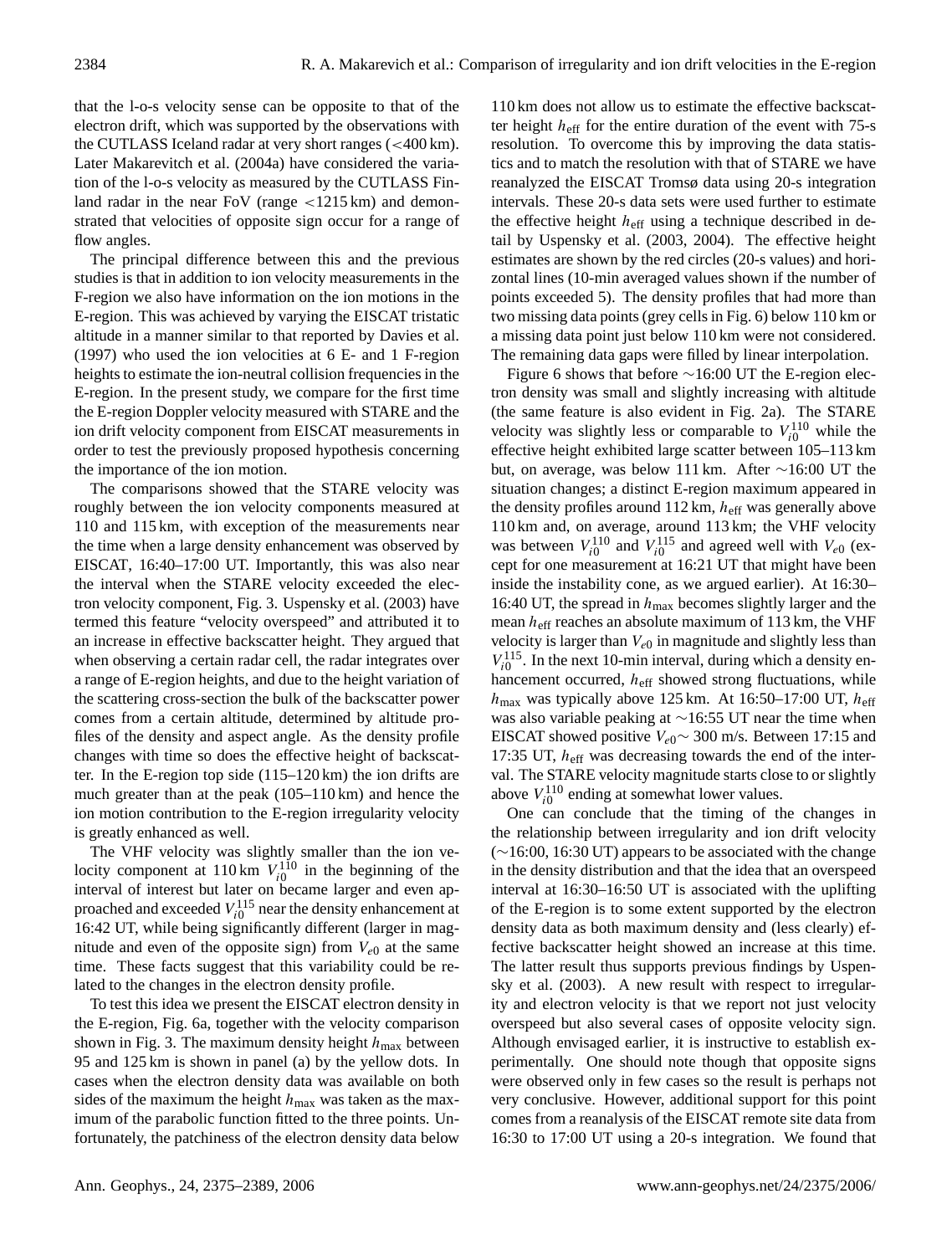

<span id="page-10-0"></span>**Fig. 6.** Panel **(a)** shows the EISCAT density data between 100–135 km at 20-s resolution. Colour scheme is indicated on the right. Grey cells represent missing data. The yellow (red) dots are the maximum density (effective backscatter) height between 95 and 125 km. The horizontal white lines are 10-min averaged effective heights. Panel **(b)** is the same as Fig. [3.](#page-5-0)

the tristatic velocity component consistently showed positive velocities of larger magnitudes than the uncertainty of the measurements near 16:45 and 16:55 UT, with larger spread and both negative and positive velocities near 16:35 UT. The latter result combined with the noted earlier observation that the CUTLASS velocities were also positive near 16:45 UT (albeit not exactly at the EISCAT location), makes it rather unlikely that the opposite signs were simply the result of the low data quality.

The other new result of the present study is that the VHF velocity was "limited" by the ion velocity components at 110 and 115 km. From Fig. [4,](#page-6-0) the VHF velocity magnitude was above the ion drift component  $V_{i0}^{115}$  only once, namely at 16:46 UT, near the time of the density enhancement. Similarly, it was well below  $V_{i0}^{110}$  only once, at 17:32 UT when the effective height was below 110 km. If one assumes that the backscatter height varies slightly with time in a range 105–115 km (as both previous estimates by [Uspensky et al.](#page-14-7) [\(2003\)](#page-14-7) and our own estimates of  $h<sub>eff</sub>$  suggest), one can interpret this observation as indicating that there will be agreement between the VHF velocity and the ions drift component at a height within the 105 to 115 km range, with the height at which the agreement occurs depending upon the electron density profile.

According to this interpretation, agreement between the VHF velocity and the ion velocity component at 110 km before 16:00 UT was observed simply because the bulk of the backscatter signal came from around this altitude, which resulted in the observed closeness between  $V_{\text{VHF los}}$  and  $V_{i0}^{110}$ . The estimates of  $h_{\text{eff}}$  that we performed generally support this notion as on average they were close to 110 km. Moreover, the VHF velocity was smaller than  $V_{i0}^{110}$  in magnitude during the intervals when  $h_{\text{eff}}$  was below 111 km (e.g., 15:50–16:00 UT or 17:30–17:40 UT). In general, the varia-tion of the VHF velocity in Fig. [6b](#page-10-0) with respect to  $V_{i0}^{110}$  and  $V_{i0}^{115}$  appears to be consistent with this variation of effective height.

To emphasize this feature we present Fig. [7,](#page-11-0) which, for convenience shows the negative of the difference between the VHF velocity and the ion velocity component at 110 km plot-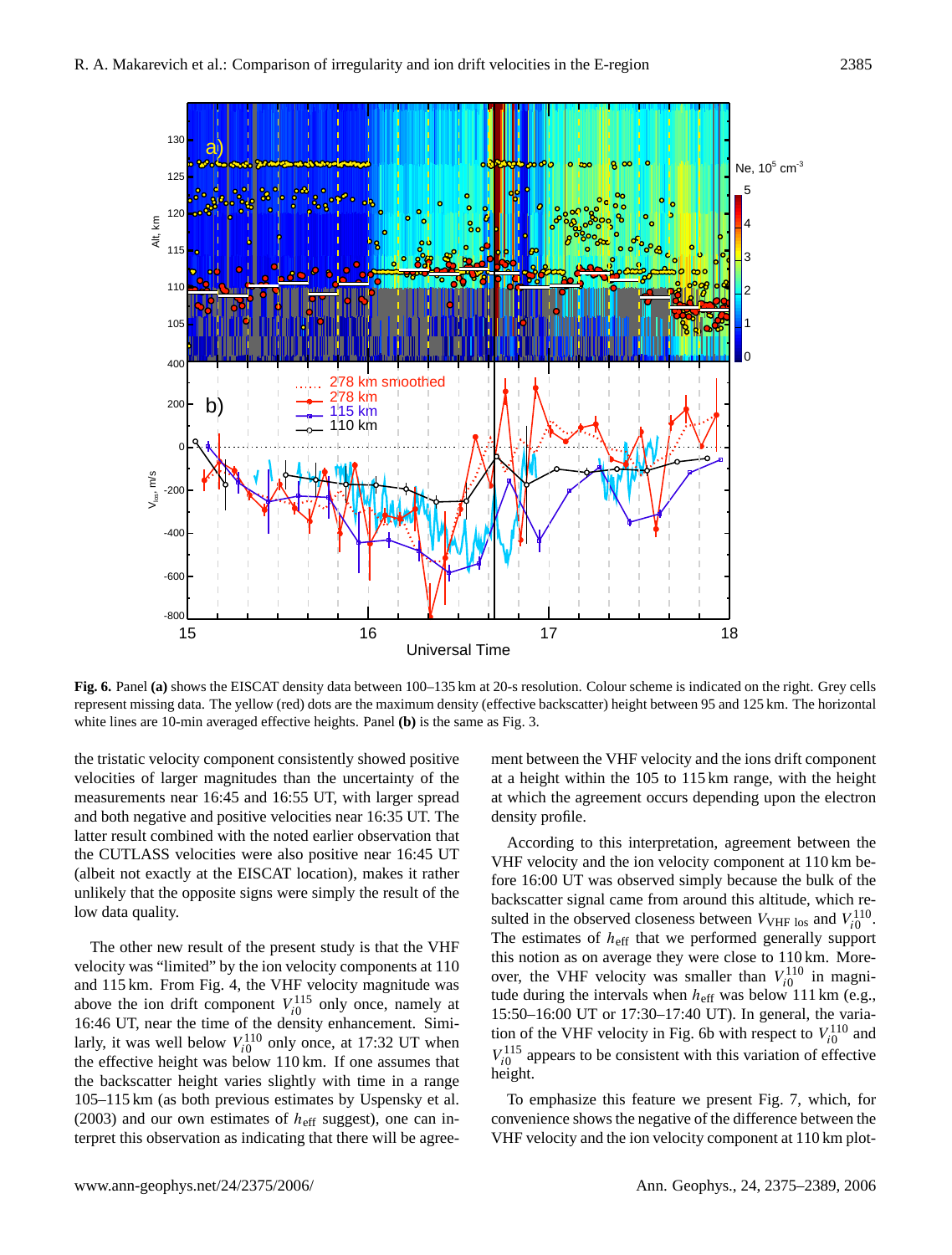

<span id="page-11-0"></span>**Fig. 7.** A difference between the STARE l-o-s velocity and the EISCAT ion drift component at 110 km (reversed) versus the effective backscatter height counted from  $h_0=110$  km and averaged for **(a)** ∼10-min intervals centered at the time of the EISCAT measurements indicated near each point and **(b)** ∼2-min intervals of the EISCAT measurements.

ted against the effective height  $h_{\text{eff}}$  counted from  $h_0=110$  km and calculated using two methods described below. For each EISCAT measurement with integration interval  $(t_1, t_2)$ , an appropriate interval over which to average the effective height was determined as  $(t_1-\delta, t_2+\delta)$ , where  $\delta$  was taken as (a) 4 min and (b) 0 s. The same interval  $(t_1, t_2)$  was used for averaging the VHF velocity averaging in Figs. [4c](#page-6-0) and [7.](#page-11-0) The vertical bars in Fig. [7](#page-11-0) represent standard deviations due to the averaging of VHF velocity (the same as the vertical bars in Fig. [4c](#page-6-0)) plus uncertainties in  $V_{i0}^{110}$  (the same as the horizontal bars in Fig. [4c](#page-6-0)) while the horizontal bars are standard deviations due to the averaging of effective height values from Fig. [6a](#page-10-0). In this way, Fig. [7a](#page-11-0) features the effective height estimates similar to those presented in Fig. [6a](#page-10-0) by white lines (also ∼10-min intervals since  $t_2-t_1 \lesssim 150$  s at  $h_0=110$  km, but centered at the time of the EISCAT velocity measurements), whereas Fig. [7b](#page-11-0) shows averaged values using the intervals matched exactly with EISCAT and STARE velocity post-integration intervals of Fig. [4c](#page-6-0). Similar to Fig. [6a](#page-10-0), Fig. [7a](#page-11-0) shows only those points for which the number of 20-s effective height values used in the averaging exceeded 5. Despite the difference in approach, both diagrams show a similar pattern: a general increase of VHF velocity as a function of effective height where both variables were counted from the reference level at a specific height of 110 km. The linear Pearson correlation coefficients between the variables in panels (a) and (b) are 0.73 and 0.76, respectively. The more thorough analysis of Fig. [7](#page-11-0) thus confirms our conclusion based on Fig. [6,](#page-10-0) namely that the VHF velocity variation appears to be consistent with that of the effective backscatter height.

# 3.2 E-region irregularity velocity: relative importance of electron and ion motions

The observations presented in this report suggest that the Eregion irregularity velocity at large flow angles may represent the ion velocity component at an altitude that varies between 108–114 km depending on the electron density profile. This result is different from those of the classical studies of the 1980s that demonstrated good agreement between irregularity and electron drift velocities in the E-region [\(Nielsen and](#page-14-25) [Schlegel,](#page-14-25) [1983,](#page-14-25) [1985;](#page-14-2) [Kofman and Nielsen,](#page-13-13) [1990\)](#page-13-13) as well as from those of more recent studies that proposed that the ion drift motion should be taken into account [\(Uspensky et al.,](#page-14-7) [2003,](#page-14-7) [2004;](#page-14-18) [Makarevitch et al.,](#page-14-9) [2004a\)](#page-14-9).

It might be possible to reconcile these results by assuming that both the ion drift velocity and its coupling to the irregularity phase velocity varies from one set of observations to another. In our observations near equinox and during daytime, the ion drift velocity was relatively large;  $V_{i0}^{110} \sim V_{i0}^{278}/4$ ,  $V_{i0}^{115} \sim V_{i0}^{278}/2$ , Fig. [2b](#page-4-0). This result is consistent with the estimate of the ion drift velocity based on the collision frequencies calculated using the expressions given by [Schunk and Nagy](#page-14-26) [\(1980\)](#page-14-26) and the neutral densities taken from the MSISE-90 model run for the specific time and location of our observations (69.0◦ N, 19.1◦ E, 27 March 2004, 16:30 UT). At 110 km, the ion-neutral collision frequency  $v_{in}$  is 627 s<sup>-1</sup> and  $V_{i0}^{110} \sim \Omega_i / v_{in} V_{e0} \cong 0.29 V_{e0}$ , where  $\Omega_i \cong 180$  s<sup>-1</sup> is the ion gyrofrequency. At 115 km,  $v_{in}$ =329 s<sup>-1</sup> and  $V_{i0}^{115} \cong 0.55 V_{e0}$ . This result is also consistent with the findings by [Davies et al.](#page-13-17) [\(1997\)](#page-13-17) who employed the ion drift velocity measurements at several heights to derive the normalised collision frequency,  $v_{in}/\Omega_i = ((E/B)^2/V_{i0}^2-1)^{1/2}$ to be of the order of 3.7 at 109 km, and hence obtained  $V_{i0}^{109}$  = (3.7<sup>2</sup>+1)<sup>-1/2</sup>  $V_{e0}$   $\cong$  0.26 $V_{e0}$  for similar conditions on 3 April 1992, 10:00–15:00 UT.

When considered in the context of the E-region irregularity velocity the ion drifts are usually neglected (a fair approximation for observations at small flow and aspect angles) or estimated for a specific height using generic collision frequencies (e.g. [Milan et al.,](#page-14-10) [2004;](#page-14-10) [Makarevitch et al.,](#page-14-9) [2004a\)](#page-14-9). One could argue that, depending on conditions (in particular the solar cycle period, season, and time of observations), the collision frequency can vary considerably and so can the ion drift velocity. For example, both our measurements and those of [Davies et al.](#page-13-17) [\(1997\)](#page-13-17) refer to the descending phase of the solar cycle. When solar activity is larger one can expect larger collision frequencies and smaller ion drifts. Indeed, the MSISE-90 model gives  $v_{in}$ =671 s<sup>-1</sup> at 110 km for 27 March 2000, 16:30 UT, and a corresponding 7% reduction in the ion drift velocity,  $V_{i0}^{110} \cong 0.27 V_{e0}$ . Similar estimates for nighttime conditions (27 March 2000, 01:30 UT) give a further 15% reduction in the ion drift velocity as compared to the daytime conditions,  $V_{i0}^{110} \cong 0.23 V_{e0}$ .

Another important factor can be the backscatter height, as we argued following the idea of [Uspensky et al.](#page-14-7) [\(2003\)](#page-14-7). Finally, the "coupling function"  $\Psi$  will differ for different sets of conditions as it depends upon the aspect angle (which according to [Uspensky et al.](#page-14-7) [\(2003\)](#page-14-7) depends upon the density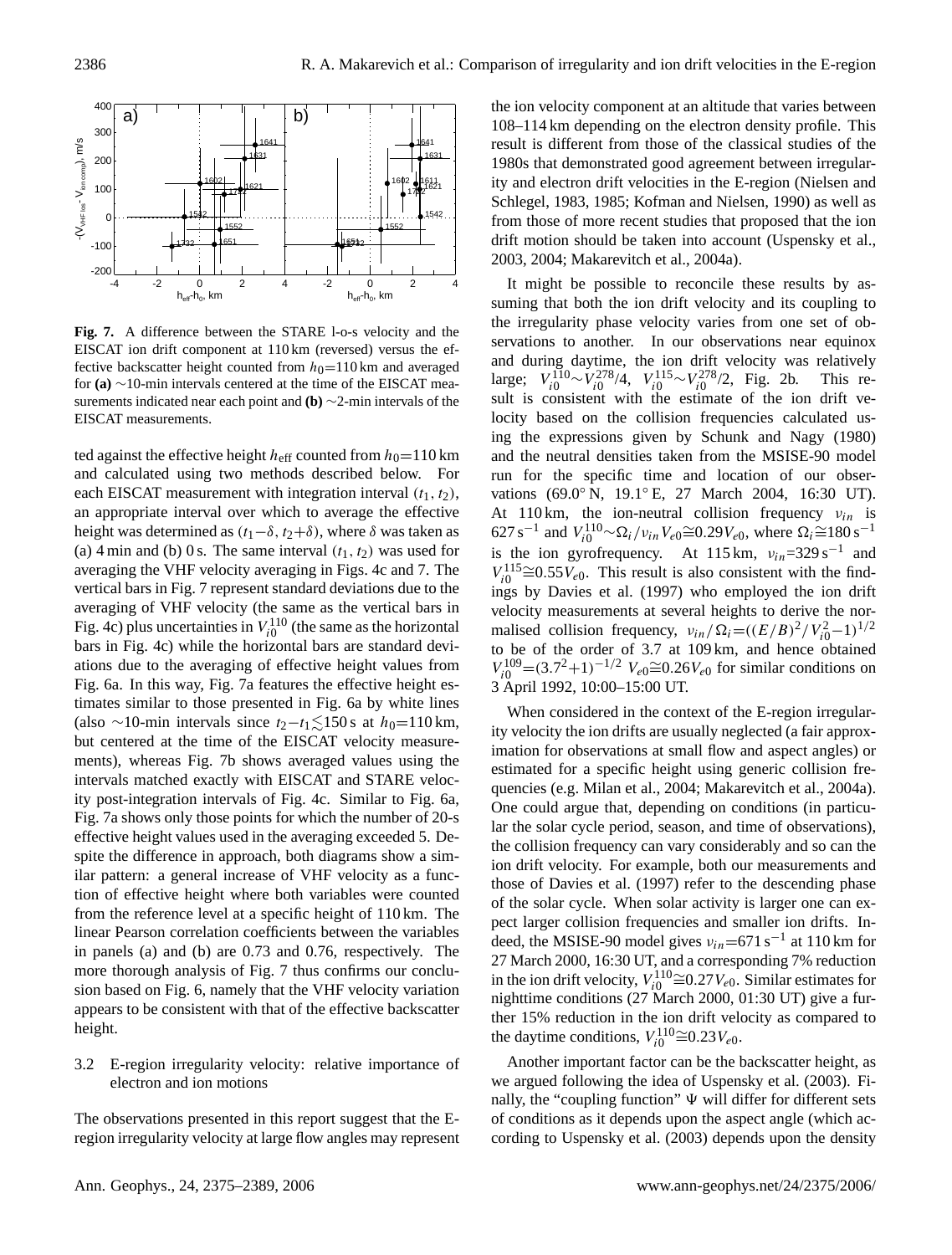profile as does the backscatter height) and collision frequencies. The electron collision frequency  $v_e$  can also depend indirectly on the electric field intensity due to electron scattering by the unstable F-B waves which effectively results in enhanced "anomalous" collision frequencies  $v_e^*$  [\(Sudan,](#page-14-27) [1983;](#page-14-27) [Robinson,](#page-14-28) [1986;](#page-14-28) [Robinson and Honary,](#page-14-29) [1990\)](#page-14-29). Thus, the results of the present study indicating that E-region irregularity velocity  $V_{\text{los}}$  may represent the ion velocity,  $V_{i0}$ , at large flow angles do not necessarily contradict the previous findings that demonstrated either an agreement between *V*los and *V*e<sup>0</sup> (e.g. [Kofman and Nielsen,](#page-13-13) [1990\)](#page-13-13) or the agreement between  $V_{\text{los}}$  and a *combination* of  $V_{e0}$  and  $V_{i0}$  (e.g. [Uspen](#page-14-7)[sky et al.,](#page-14-7) [2003\)](#page-14-7).

Finally, during the first half of the interval under study the irregularity velocity exhibited much larger positive correlation with the electron drift component than that for the entire dataset (0.61 versus 0.12). This suggests that relative importance of electron and ion drifts could differ even for one set of observations. Moreover, according to Eq. [\(1\)](#page-8-1) one can expect the ion drift component to dominate over that of the electrons when the latter is small (when the flow angle is close to 90◦ ). Interestingly enough, from Fig. [2c](#page-4-0), the flow angles were closer to 90° after ~16:30 UT when the electron drifts were oriented at ∼110◦–120◦ West of North while STARE observations were performed at 20.9◦ (also W of N), that is exactly when the largest disagreements between irregularity and electron drift velocities were observed (including opposite signs). It is thus entirely feasible that if the ion drift "coupling function" is relatively small, variation in the flow angle would strongly affect the E-region irregularity velocity.

3.3 E-region irregularity generation at large flow and aspect angles

In this study we concentrated on the phase velocity of E-region irregularities at large flow angles. The results presented suggest that the Doppler velocity measurements refer to observations at large aspect angles as well. In other words, we are dealing with irregularities propagating outside both the flow and aspect cones where the generation of irregularities in the linear regime is prohibited. Nonlinear theories have been invoked in the past in order to explain plasma wave generation at large flow [\(Sudan et al.,](#page-14-0) [1973\)](#page-14-0) and aspect angles (e.g. [Hamza and St-Maurice,](#page-13-18) [1995\)](#page-13-18). Of special interest for this study is the recent work by [Drexler and St.-Maurice](#page-13-19) [\(2005\)](#page-13-19) who proposed that what appears as large aspect angle echoes in the HF radar data [\(Milan et al.,](#page-14-10) [2004\)](#page-14-10) can in fact be successfully interpreted using the nonlocal formulation of [Drexler et al.](#page-13-20) [\(2002\)](#page-13-20). Furthermore, [Drexler and St.-](#page-13-19) [Maurice](#page-13-19) [\(2005\)](#page-13-19) have derived a formula for the phase velocity (rather than simply adopting the one from the linear theory) that only contains the ion drift term, thus providing a theoretical basis for the interpretation used in [Milan et al.](#page-14-10) [\(2004\)](#page-14-10). Even though the nonlocal theory of [Drexler et al.](#page-13-20) [\(2002\)](#page-13-20) and [Drexler and St.-Maurice](#page-13-19) [\(2005\)](#page-13-19) strictly speaking applies only to small flow angles, it provides additional insights as to why irregularities at large flow and aspect angles are observed at all as well as why their Doppler velocities appear to be close to that of the ion motion in the E-region.

If one assumes that the waves outside the flow angle instability cone are generated through the nonlinear cascade from the linearly unstable, small flow angle modes [\(Su](#page-14-0)[dan et al.,](#page-14-0) [1973\)](#page-14-0), then significant modification of the linear phase velocity, Eq. [\(1\)](#page-8-1), can occur. Based on 30-MHz imaging radar observations in conjunction with in situ electric field measurements, [Bahcivan et al.](#page-13-21) [\(2005\)](#page-13-21) proposed that the phase velocity outside the flow angle cone is better described by the cosine component of the ion acoustic speed,  $C_s \cos \theta$ , than by the more often cited plasma drift component,  $V_d \cos \theta$ . The ion acoustic speed was taken from the empirical formula derived by [Nielsen and Schlegel](#page-14-2) [\(1985\)](#page-14-2) with the electric field magnitude as an input parameter. In our experiment the tristatic EISCAT system provided both electric field and temperature measurements allowing us to check whether the STARE l-o-s velocity was close to the prediction based on the  $C_s \cos \theta$  formula. The ion acoustic speed was calculated using the measured ion and electron temperatures as in the previous calculation of flow angles shown in Fig. [2c](#page-4-0). The results of this analysis showed that, indeed, for observations before ∼16:20 UT, the agreement between  $V_{\text{los}}$  and  $C_s \cos \theta$  was better (than that between  $V<sub>los</sub>$  and  $V<sub>d</sub> cos θ$ ). After ∼16:20 UT, however, no significant improvement was observed, as one would expect for an "overspeed" case, i.e.  $V_{\text{los}} > V_d \cos \theta$ , with substitution of  $V_d$ by  $C_s < V_d$  generally making the agreement worse. Variation of the assumed height (we repeated  $C_s$  calculations for 110, 115, and 120 km) only resulted in very small changes in the  $C_s$  component meaning that variation with altitude is unlikely to account for large differences between  $V_{\text{los}}$  and  $C_s \cos \theta$  when  $V_{\text{los}} > V_d \cos \theta$ .

The present study provides an alternative view on the phase velocity at large flow angles to that proposed in [Bahci](#page-13-21)[van et al.](#page-13-21) [\(2005\)](#page-13-21) as we consider the ion drift rather than the ion acoustic speed to be important for Doppler observations at large flow angles. It is not clear why exactly the  $C_s \cos \theta$ idea fails in the "overspeed" case nor whether these two ideas could be reconciled. To resolve these issues as well as the issue of the relative importance of the electron and ion motions in determining the E-region irregularity velocity one needs simultaneous and continuous data on the ion and electron motions and temperatures in the E-region. The present study employing the European incoherent scatter radar facility's unique scanning capabilities to deduce the ion and electron velocities in a quasi-continuous fashion in conjunction with the STARE coherent VHF radar simultaneously measuring the E-region irregularity velocity is a first step in this direction.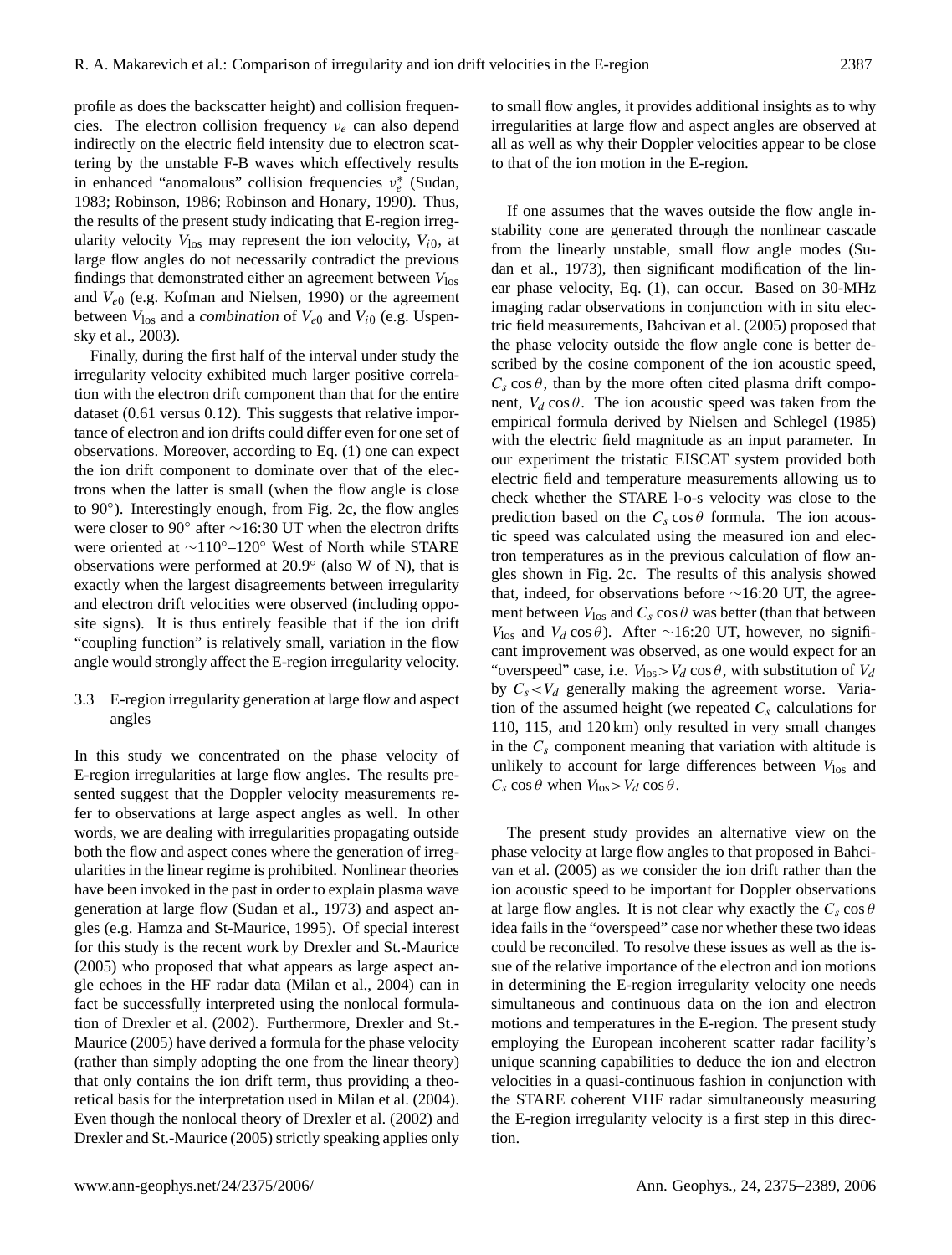# **4 Conclusions**

A comparison of the line-of-sight Doppler velocity measured by the STARE Finland VHF radar at large flow angles with the ion and electron drift velocity components inferred from the EISCAT tristatic observations of the ion motions in the E and F-regions, respectively, shows that the STARE velocity is close to the ion drift velocity component in the Eregion (110–115 km), whereas correlation with the electron drift component is low at the largest flow angles and near significant enhancements in the E-region electron density. This suggests that the E-region irregularity velocity at large flow angles may represent the ion velocity component at an altitude determined by the plasma density altitude profile.

The results of the first comparison between the irregularity and ion drift velocity measurements in the E-region presented in this study provide direct support to recent studies that found reasonable agreement between the measured and estimated velocity under the assumption that the ion drifts should be taken into account, but the results also suggest that the ion motion may play a greater role in the phase velocity of E-region irregularities than previously thought.

*Acknowledgements.* R. A. Makarevich gratefully acknowledges funding from the Particle Physics and Astronomy Research Council, UK (research grant PPA/G/S/2001/00491). The STARE system is operated jointly by the Max Plank Institute for Aeronomie, Germany, and the Finnish Meteorological Institute, Finland, in cooperation with SINTEF, University of Trondheim, Norway. We thank P. Janhunen of FMI for providing access to the STARE data on the FMI web site. EISCAT is an international association supported by Finland (SA), France (CNRS), Germany (MPG), Japan (NIPR), Norway (NFR), Sweden (NFR), and the UK (PPARC). The CUT-LASS radars are funded by PPARC, the FMI, and the Swedish Institute for Space Physics. The IMAGE magnetometer data are collected as a Finnish-German-Norwegian-Polish-Russian-Swedish project conducted by the Technical University of Braunschweig and FMI. The IRIS facility is funded by PPARC in collaboration with the Sodankylä Geophysical Observatory.

Topical Editor M. Pinnock thanks D. Moorcroft and another referee for their help in evaluating this paper.

# **References**

- <span id="page-13-21"></span>Bahcivan, H., Hysell, D. L., Larsen, M. F., and Pfaff, R. F.: The 30 MHz imaging radar observations of auroral irregularities during the JOULE campaign, J. Geophys. Res., 110, doi:10.1029/2004JA010975, 2005.
- <span id="page-13-16"></span>Bilitza, D.: International Reference Ionosphere 2000, Radio Sci., 36, 261–275, 2001.
- <span id="page-13-10"></span>Browne, S., Hargreaves, J. K., and Honary, B.: An imaging riometer for ionospheric studies, Electronics and Communication, 7, 209– 217, 1995.
- <span id="page-13-1"></span>Buneman, O.: Excitation of field-aligned sound waves by electron streams, Phys. Rev. Lett., 10, 285–287, 1963.
- <span id="page-13-17"></span>Davies, J. A., Lester, M., and Robinson, T. R.: Deriving the normalised ion-neutral collision frequency from EISCAT observations, Ann. Geophys., 15, 1557–1569, 1997, [http://www.ann-geophys.net/15/1557/1997/.](http://www.ann-geophys.net/15/1557/1997/)

<span id="page-13-7"></span>Davies, J. A., Lester, M., Milan, S. E., and Yeoman, T. K.: A comparison of velocity measurements from the CUTLASS Finland radar and the EISCAT UHF system, Ann. Geophys., 17, 892– 902, 1999,

[http://www.ann-geophys.net/17/892/1999/.](http://www.ann-geophys.net/17/892/1999/)

- <span id="page-13-5"></span>del Pozo, C. F., Foster, J. C., and St.-Maurice, J.-P.: Dual-mode E region plasma wave observations from Millstone Hill, J. Geophys. Res., 98, 6013–6032, 1993.
- <span id="page-13-12"></span>del Pozo, C. F., Williams, P. J. S., Gazey, N. J., Smith, P. N., Honary, F., and Kosch, M. J.: Multi-instrument observations of the dynamics of auroral arcs: a case study, J. Atmos. Sol. Terr. Phys., 64, 1601–1616, 2002.
- <span id="page-13-19"></span>Drexler, J. and St.-Maurice, J.-P.: A possible origin for large aspect angle HAIR echoes seen by SuperDARN radars in the E-region, Ann. Geophys., 23, 767–772, 2005, [http://www.ann-geophys.net/23/767/2005/.](http://www.ann-geophys.net/23/767/2005/)
- <span id="page-13-20"></span>Drexler, J., St.-Maurice, J.-P., Chen, D., and Moorcroft, D. R.: New insights from a nonlocal generalization of the Farley-Buneman instability problem at high latitudes, Ann. Geophys., 20, 2003– 2025, 2002,

[http://www.ann-geophys.net/20/2003/2002/.](http://www.ann-geophys.net/20/2003/2002/)

- <span id="page-13-0"></span>Farley, D. T.: A plasma instability resulting in field-aligned irregularities in the ionosphere, J. Geophys. Res., 68, 6083–6093, 1963.
- <span id="page-13-3"></span>Fejer, B. G. and Kelley, M. C.: Ionospheric irregularities, Geophys. Rev., 18, 401–454, 1980.
- <span id="page-13-11"></span>Fukushima, N.: Generalized theorem for no ground magnetic effect of vertical currents connected with Pedersen currents in the uniform-conductivity ionsophere, Rep. Ionos. Space Res. Jpn., 30, 35–40, 1976.
- <span id="page-13-8"></span>Greenwald, R. A., Weiss, W., Nielsen, E., and Thomson, N. R.: STARE: A new radar auroral backscatter in Northern Scandinavia, Radio Sci., 13, 1021–1029, 1978.
- <span id="page-13-9"></span>Greenwald, R. A., Baker, K. B., Dudeney, J. R., Pinnock, M., Jones, T. B., Thomas, E. C., Villain, J.-P., Cerisier, J.-C., Senior, C., Hanuise, C., Hunsuker, R. D., Sofko, G., Koehler, J., Nielsen, E., Pellinen, R., Walker, A. D. M., Sato, N., and Yamagishi, H.: DARN/SuperDARN: A global view of the dynamics of highlatitude convection, Space Sci. Rev., 71, 763–796, 1995.
- <span id="page-13-4"></span>Haldoupis, C.: A review on radio studies of auroral E region ionospheric irregularities, Ann. Geophys., 7, 239–258, 1989, [http://www.ann-geophys.net/7/239/1989/.](http://www.ann-geophys.net/7/239/1989/)
- <span id="page-13-18"></span>Hamza, A. and St-Maurice, J.-P.: Large aspect angles in auroral E region echoes: A self-consistent turbulent fluid theory, J. Geophys. Res., 100, 5723–5732, 1995.
- <span id="page-13-15"></span>Haselgrove, J.: The Hamiltonian ray path equations, J. Atmos. Terr. Phys., 25, 397–399, 1963.
- <span id="page-13-6"></span>Jayachandran, P. T., St.-Maurice, J.-P., MacDougall, J. W., and Moorcroft, D. R.: HF detection of slow long-lived E region plasma structures, J. Geophys. Res., 105, 2425–2442, 2000.
- <span id="page-13-14"></span>Jones, R. M. and Stephenson, J. J.: A versatile three dimensional ray tracing computer program for radio waves in the ionosphere, OT Report 75-76, US Dep. of Comm., Washington, D.C., USA, 1975.
- <span id="page-13-2"></span>Keskinen, M. J., Sudan, R. N., and Ferch, R. L.: Temporal and spatial power spectrum studies of numerical simulations of type 2 gradient drift irregularities in the equatorial electrojet, J. Geophys. Res., 84, 1419–1430, 1979.
- <span id="page-13-13"></span>Kofman, W. and Nielsen, E.: STARE and EISCAT measurements: